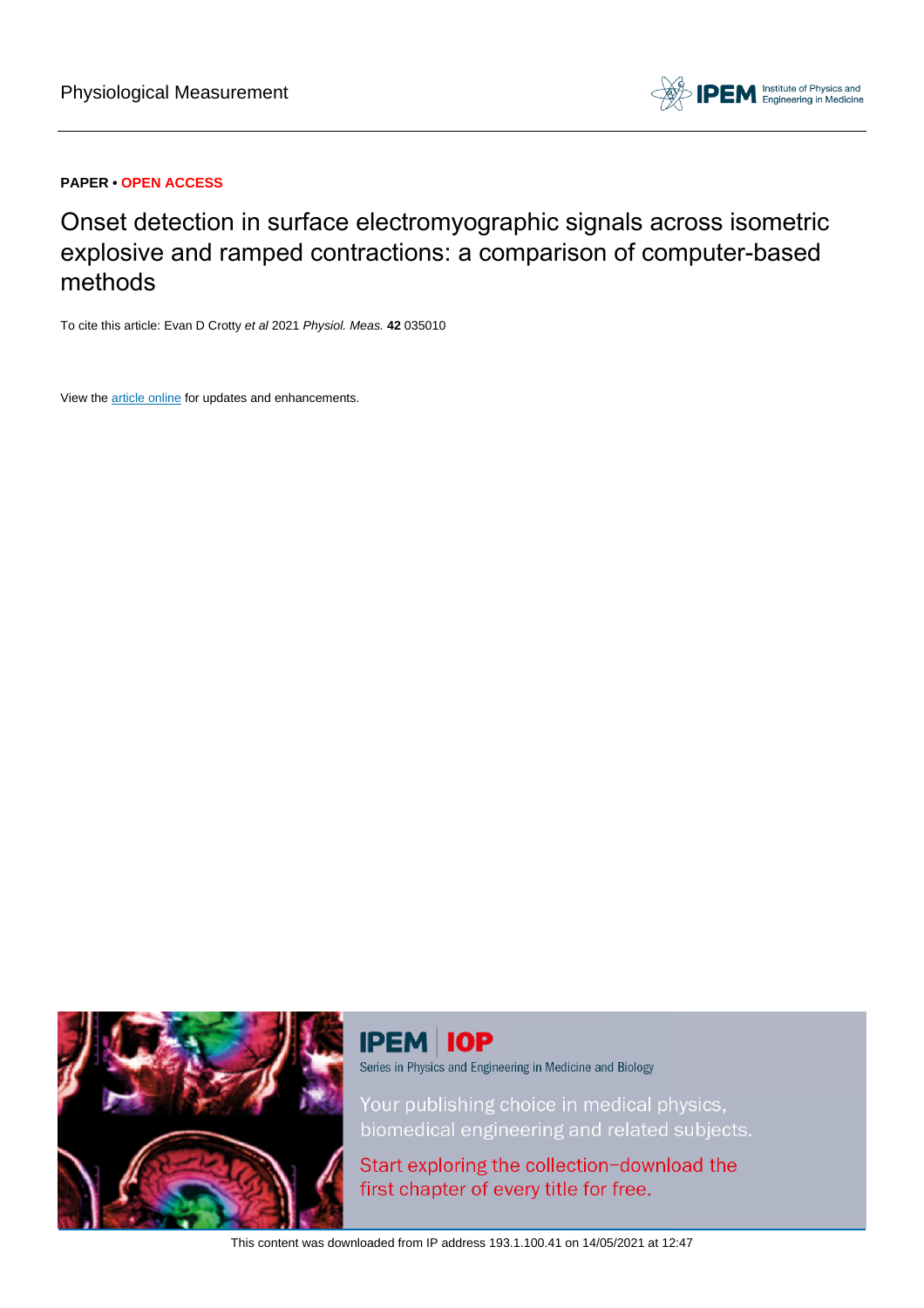**IPEM** Institute of Physics and

## **Physiological Measurement**



OPEN ACCESS

RECEIVED 25 May 2020

REVISED 12 March 2021

ACCEPTED FOR PUBLICATION

16 March 2021 PUBLISHED

12 April 2021

Original content from this work may be used under the terms of the [Creative](http://creativecommons.org/licenses/by/4.0) [Commons Attribution 4.0](http://creativecommons.org/licenses/by/4.0) **licence** 

Any further distribution of this work must maintain attribution to the author(s) and the title of the work, journal citation and DOI.



Onset detection in surface electromyographic signals across isometric explosive and ramped contractions: a comparison of computer-based methods

#### Evan D Crotty<sup>1,∗</sup> (**.**, Laura-Anne M Furlong<sup>2</sup> (**.**), Kevin Hayes<sup>3</sup> and Andrew J Harrison<sup>1</sup> (**...**)

<sup>1</sup> Biomechanics Research Unit, Department of Physical Education and Sport Sciences, University of Limerick, Limerick, Ireland

<sup>2</sup> School of Sport, Exercise and Health Sciences, Loughborough University, Loughborough, United Kingdom

<sup>3</sup> School of Mathematical Sciences, University College Cork, Cork, Ireland

Author to whom any correspondence should be addressed.

#### E-mail: [evan.crotty@ul.ie](mailto:evan.crotty@ul.ie)

Keywords: electromyography, muscle onset, Teager–Kaiser energy operator, signal processing

## Abstract

PAPER

Objective. Accurate identification of surface electromyography (EMG) muscle onset is vital when examining short temporal parameters such as electromechanical delay. The visual method is considered the 'gold standard' in onset detection. Automatic detection methods are commonly employed to increase objectivity and reduce analysis time, but it is unclear if they are sensitive enough to accurately detect EMG onset when relating them to short-duration motor events. Approach. This study aimed to determine: (1) if automatic detection methods could be used interchangeably with visual methods in detecting EMG onsets(2)if the Teager–Kaiser energy operator(TKEO) as a conditioning step would improve the accuracy of popular EMG onset detection methods. The accuracy of three automatic onset detection methods: approximated generalized likelihood ratio (AGLR), TKEO, and threshold-based method were examined against the visual method. EMG signals from fast, explosive, and slow, ramped isometric plantarflexor contractions were evaluated using each technique. Main results. For fast, explosive contractions, the TKEO was the best-performing automatic detection method, with a low bias level (4.7  $\pm$  5.6 ms) and excellent intraclass correlation coefficient (ICC) of 0.993, however with wide limits of agreement (LoA) (−6.2 to +15.7 ms). For slow, ramped contractions, the AGLR with TKEO conditioning was the best-performing automatic detection method with the smallest bias (11.3  $\pm$  32.9 ms) and excellent ICC (0.983) but produced wide LoA (−53.2 to +75.8 ms). For visual detection, the inclusion of TKEO conditioning improved inter-rater and intra-rater reliability across contraction types compared with visual detection without TKEO conditioning. Significance. In conclusion, the examined automatic detection methods are not sensitive enough to be applied when relating EMG onset to a motor event of short duration. To attain the accuracy needed, visual detection is recommended. The inclusion of TKEO as a conditioning step before visual detection of EMG onsets is recommended to improve visual detection reliability.

## Introduction

Surface electromyography (EMG) is a widely used measurement technique for determining muscle activity in biomechanics, biomedical, and areas of sports sciences(De Luca [1997](#page-13-0)). Surface EMG is primarily employed to examine neurological and biomechanical aspects of human movement (Hermens et al [2000](#page-13-0), Raez et al [2006](#page-14-0), Massó et al [2010,](#page-14-0) Tillin et al [2010](#page-14-0), Hannah et al [2012,](#page-13-0) Ahmadian et al [2013,](#page-13-0) Chowdhury et al [2013](#page-13-0)). An important application of EMG is the precise detection of temporal characteristics of muscle recruitment, such as muscle activity onset and offset times. Temporal characteristics are a prerequisite for studies of motor control and performance. Due to the stochastic characteristics of the EMG signal, onset detection can be challenging, especially when the signal-to-noise ratios are low. Temporal analysis of surface EMG data has been widely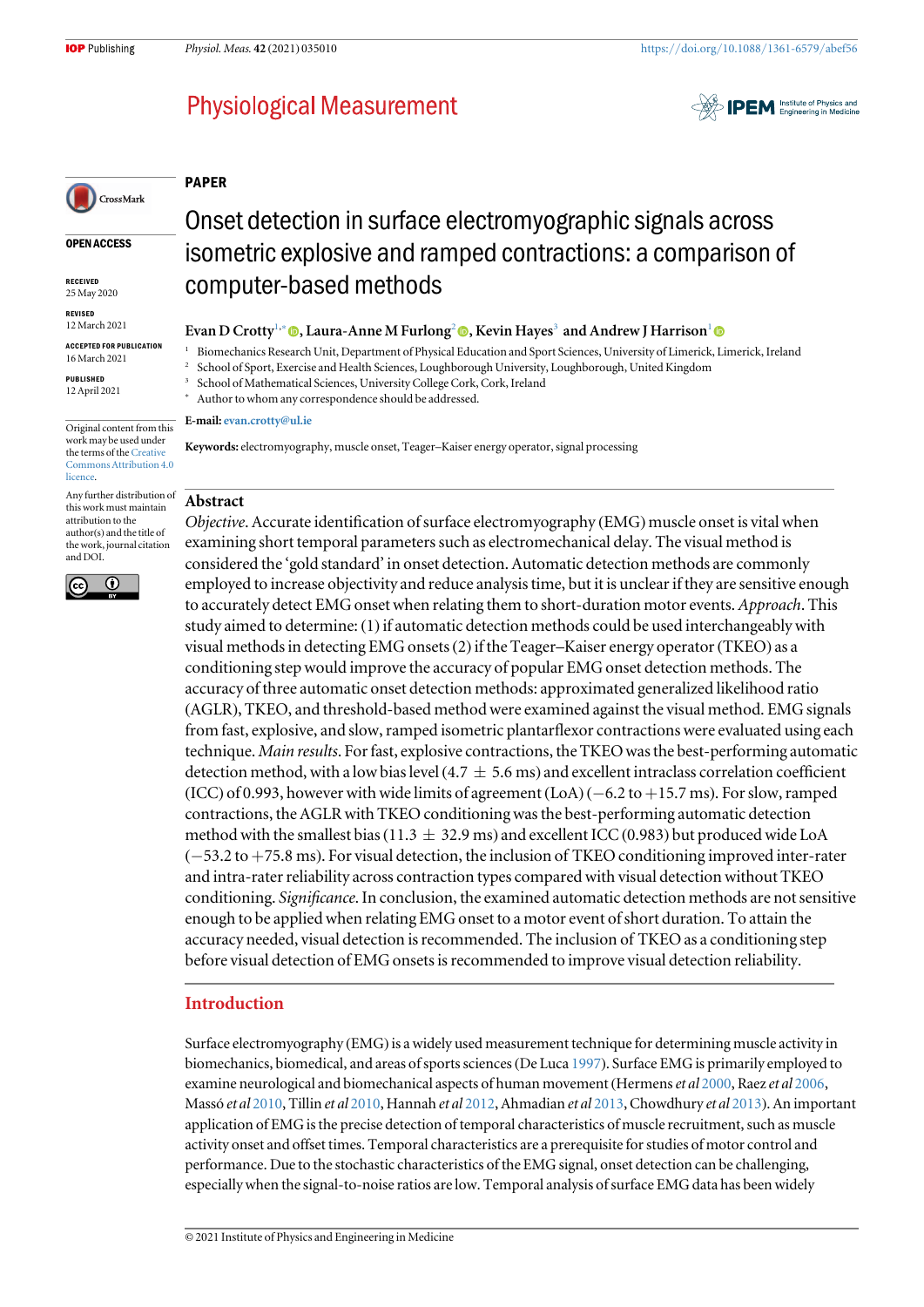employed to quantify electromechanical delay (EMD), which is the delay between muscle activation and force production (Cavanagh and Komi [1979](#page-13-0)). Many studies have used EMD as a determinant of musculoskeletal performance across a variety of tasks and muscles. Accurate identification of EMG onset is vital when examining temporal parameters such as EMD, where the delay period between EMG onset and force may be as low as 10 ms for voluntary contractions (Tillin et al [2010](#page-14-0)). EMG onset is one of the most commonly studied parameters in surface EMG analysis; however, methods of detection vary across the literature. The importance of accurate onset detection is contextualized in limb movement studies when comparing muscle activation patterns associated with clinical conditions(e.g. Parkinson's disease, cerebral palsy)with normal function, and how this affects movement outcomes (Chen et al [2001](#page-13-0), Kumru et al [2004](#page-14-0)). The large variability of the EMG signal across different muscles, populations, and movement tasks makes EMG onset identification quite difficult (Robichaud et al [2009](#page-14-0), Yang et al [2017](#page-14-0)). A detection method with high validity and reliability would enable comparisons between muscles, participants, and experimental conditions across research studies.

Since EMG signals are prone to sources of noise, precise identification of onset is difficult. Manual visual identification is commonly considered the 'gold standard' method for detecting EMG onset (Van Boxtel et al [1993](#page-13-0), Hodges and Bui [1996,](#page-14-0) Staude [2001,](#page-14-0) Allison [2003](#page-13-0)). This method involves a skilled experimenter examining the EMG trace and visually determining when the onset has occurred using a preset criterion (e.g. earliest detectable rise, last peak/trough before the signal deflects from baseline noise). Visual onset identification is considered more sensitive and accurate in detecting EMG onsets as it is not as influenced by signal-to-noise ratio or movement artefacts, whereas onset detections can be skewed using automated methods(Hodges and Bui [1996,](#page-14-0) Allison [2003](#page-13-0)). However, visual detection is time-consuming and involves a risk of subjective bias. Furthermore, the accuracy of visual detection is based on the experience of the assessor and includes variability from human error and error between researchers. This variability is prominent under conditions where the signal-to-noise ratio is very low(Winter [1984](#page-14-0)).

Automatic computer-based detection methods are commonly employed in detecting EMG onset in an attempt to increase the objectivity, reduce experimenter bias, and optimize analysis time. Several automatic detection methods have been employed, including the threshold-based method (TBM) (Hodges and Bui [1996](#page-14-0)) and advanced statistical methods (Staude [2001,](#page-14-0) Staude et al 2001, Lee et al [2007](#page-14-0)) and more recently the Teager– Kaiser energy operator(TKEO). The TBM involves deriving a threshold from muscle baseline signal amplitude characteristics(usually the mean and a multiple of the standard deviation) and determining the onset of the EMG burst when the trace exceeds this threshold. TBM's of EMG onset detection are robust when the signal traces have a high signal-to-noise ratio coupled with fast rates of amplitude increases(Hodges and Bui [1996,](#page-14-0) Allison [2003](#page-13-0)). However, as these algorithms utilize baseline amplitude characteristics, the subsequent threshold value is sensitive to changes in the baseline amplitude. A low level of baseline amplitude reduces the detection threshold and can result in early-onset detection, while high baseline amplitude has the opposite effect and may result in the late detection of the true onset(Hodges and Bui [1996](#page-14-0), Allison [2003](#page-13-0)). The outcome of such threshold errors is most notably the systematic shortening or lengthening of derived EMD. There is little consensus about the criteria and parameters(e.g. processing methods, the magnitude of deviation from the baseline to indicate the threshold value, number of subsequent samples the EMG trace must exceed the threshold) for EMG onset detection using TBM. Previous research evaluating variations of the parameters and their influence on onset detection of a postural task highlighted that several parameter combinations could accurately approximate the onset times(Hodges and Bui [1996](#page-14-0)). Another automatic detection method utilized in EMG onset detection is the approximated generalized likelihood ratio (AGLR). From a statistical standpoint, EMG onset detection can be considered a binary testing problem between the null hypothesis  $H_0$  indicating no statistical change within the analyzed portion of the EMG signal and  $H_1$  signaling a statistical change in the analyzed segment of the signal. AGLR is based on statistical testing of the null hypotheses ( $H_0$ ) and the alternate hypothesis ( $H_1$ ) and outlines the statistical properties of an EMG series of samples. AGLR has demonstrated improvements in the accuracy of EMG onset detection compared to the TBM (Staude [2001](#page-14-0), Roetenberg et al [2003,](#page-14-0) Lee et al [2007,](#page-14-0) Solnik et al [2010](#page-14-0)). Despite these improvements, AGLR and TBM both lack the desired accuracy to be used interchangeably with visual detection. AGLR is similarly reliant on baseline signal information in the detection of EMG onset. Additionally, the rate of amplitude increase can significantly influence the accuracy of the automatic detection methods, particularly for TBM. During slow, ramped contractions, the amplitude increase is more gradual than during fast, explosive contractions, which can result in delayed onset detection (Horak et al [1984](#page-14-0), DiFabio [1987](#page-13-0)). Thus, the accuracy of onset detection may be reduced when automatic detection methods are used to detect EMG onset across contraction types with varying rates of amplitude increase (e.g. fast, explosive contraction versus slow, ramped contraction).

Recently, the TKEO has been proposed to reduce erroneous EMG onset (Liet al [2007](#page-14-0)). TKEO measures instantaneous energy changes in signals composed of a single-time varying frequency. During muscle contraction, when a motor unit action potential fires, it is accompanied by an instantaneous increase in signal frequency and amplitude. TKEO accentuates the frequency and amplitude properties of motor unit action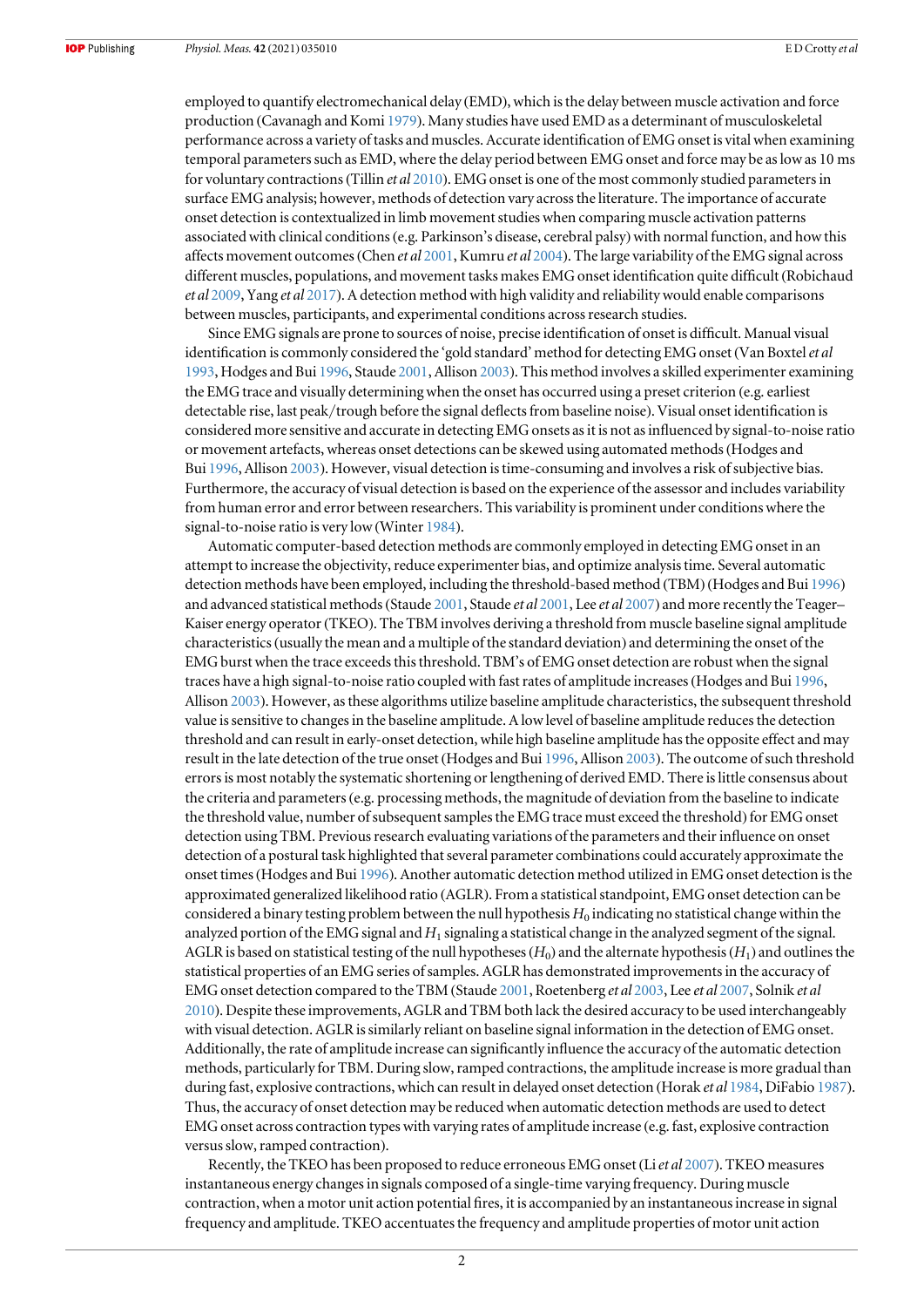potentials by making action potential spikes sharper and narrower (Li and Aruin [2005](#page-14-0)). As the frequency of muscle activity is higher than background noise activity, the TKEO output of muscle activity is more pronounced versus the background noise. The suppression of baseline noise and accentuation of muscle activity reduces erroneous onsets attributed to baseline variability observed in other automatic detection methods(i.e. TBM). By applying the TKEO as a method of EMG onset detection, previous studies have reported improvements in detection accuracy (Li et al [2007](#page-14-0)). Recognizing that the TKEO can improve EMG signal-tonoise ratio, previous research demonstrated that TKEO is most effective when used as a step in signal conditioning. EMG signal conditioning using TKEO showed marked improvements in the accuracy of visual, TBM, and AGLR compared to conditioning methods without TKEO (Solnik et al [2010](#page-14-0)). TKEO has demonstrated improvements in onset detection accuracy most notably on the AGLR method on EMG signals reconstructed from isometric contractions in able-bodied adults (Solnik et al [2010](#page-14-0)). Interestingly, the accuracy of visual detection compared to the true onset times also improved following TKEO conditioning. It is unclear whether this accuracy remains across experimental EMG data of varying signal-to-noise ratio and varying rate of amplitude increase (i.e. fast, explosive and slow, ramped).

In studies of motor control and performance, the precise determination of motor events such as muscle contraction onset is vital. Motor events, such as EMD, produce values as low as 10 ms (Tillin et al [2010](#page-14-0)). Thus, it is reasonable to propose that detection biases not exceed 2–3 ms in order to validate an automatic detection method. While research has identified automatic detection methods that can detect true onset within this bias range for constructed EMG signal (Solnik et al [2010](#page-14-0)), this has yet to be demonstrated for experimental data. EMD measures differ across studies, with various contraction types(i.e. fast and explosive, ramped and maximal, and involuntary) used to measure this delay period. The selection of the most accurate method for onset detection across different EMD measures is a prerequisite for a valid study outcome. The accuracy of any EMG onset detection algorithm is largely dependent on the amplitude increase of the EMG signal. This varies between muscle contraction types. Fast, explosive contractions can be more accurately determined due to abrupt amplitude increases than slow, ramped contractions with a slower amplitude increase (Van Boxtel et al [1993](#page-13-0)). Previous studies have examined the accuracy of various automatic detection methods across contraction types(explosive and ramped), with the best-performing method producing EMG onsets that matched visual within 10 ms in more than 80% of trials (Van Boxtel *et al* [1993](#page-13-0)). When examining motor control parameters such as EMD, this onset bias is too large. The TKEO measures instantaneous energy changes in the signal and emphasizes action potential spikes, but has not previously been examined across contraction types. The use of the TKEO as a conditioning step or as a detection method may improve detection accuracy when comparing EMG onsets across contraction types where the amplitude increase in the EMG trace varies(i.e. fast, explosive versus slow, ramped).

The current research aims to examine if automatic detection methods, namely TKEO, AGLR, and TBM, could be used interchangeably with visual detection of EMG onsets across experimental isometric contractions. Initial evidence suggests TKEO as a conditioning step improves EMG onset detection accuracy across visual and automatic detection methods (Solnik et al [2010](#page-14-0)). This study also compares the accuracy of all detection methods with and without TKEO as a conditioning step. For application in research involving short delay periods (i.e. EMD), automatic onset detection bias must not exceed 2–3 ms when compared with visual. Determining an automatic onset detection method that is consistently reliable for EMG onset detection across muscle contraction tasks of varying amplitude increase may enable more accurate, quicker, and objective comparisons of motor events across studies.

## **Methods**

#### Participants

Following approval by the local University Research Ethics committee, fourteen participants (7  $\sigma$ , 7  $\phi$ , 26  $\pm$ 3 years, 169.4  $\pm$  6.6 cm, 70.1  $\pm$  6.9 kg) of similar low-to-moderate levels of habitual physical activity were recruited for the study. The Victorian Institute of Sport Assessment-Achilles(VISA-A) questionnaire was used to screen for any Achilles tendinopathy pain (Robinson et al [2001](#page-14-0)). Participants were excluded if they had experienced a lower-leg injury in the previous six months. Additionally, participants were excluded if they demonstrated symptoms of Achilles tendinopathy pain, determined as a VISA-A score under 90 (Iversen et al [2012](#page-14-0)). All participants signed a written consent form before data collection commenced.

#### Experimental protocol

Following a familiarization day where participants were accustomed to the two contraction types, participants returned to the lab for a testing session during which data for both contraction types were collected. Participants were secured lying prone in a calibrated dynamometer(Con-trex, Dubendorf, Switzerland). The dynamometer

3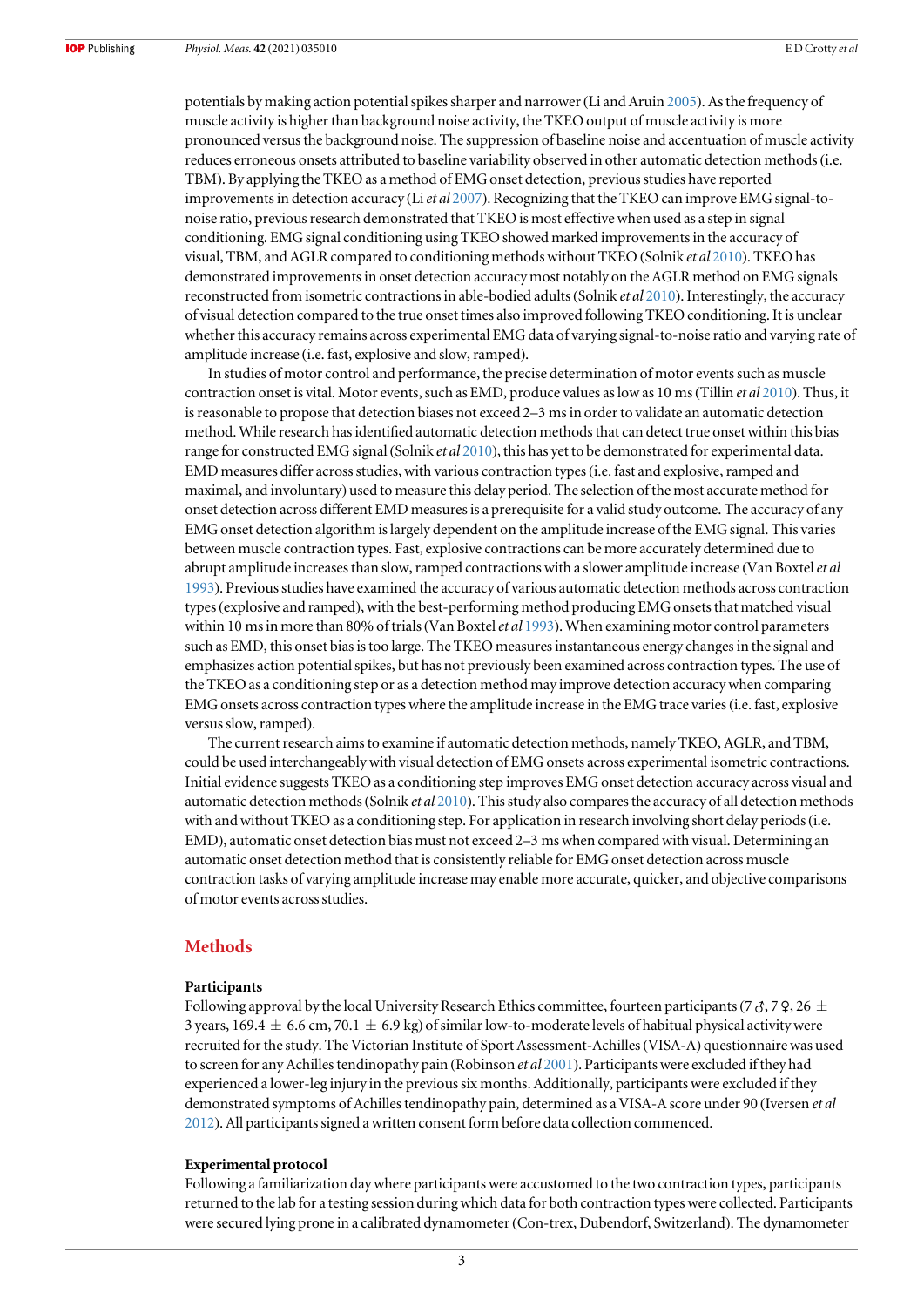and ankle joint (at neutral angle) axes of rotation were aligned, with the knee joint fixed at 180° in full extension. The ankle was securely fastened with two straps, one 2 cm proximal to the medial malleolus and one 3 cm proximal to the head of the first metatarsophalangeal joint. A waist belt and shoulder straps were used to minimize upper body movement. Firstly, participants completed a standardized warm-up of the plantarflexors of the right leg with a series of submaximal contractions. Fast, explosive isometric contractions were performed at three different joint angles (10 $^{\circ}$  plantarflexion, 0 $^{\circ}$  anatomical zero, and 10 $^{\circ}$  dorsiflexion) following the warmup. For each contraction, participants were instructed to relax as much as possible and, following an auditory signal, attempt to plantarflex their ankle as'fast and hard' as possible, with the emphasis on 'fast'. Contractions were separated with a 30 s rest period and five were performed at each joint angle. Following the explosive contractions at each joint angle, slow, ramped (maximal voluntary) contractions were performed. Participants completed three at each joint angle, separated with a 30 s rest period. The instruction for this contraction was to plantarflex the ankle as'hard' as possible without concern for the rate of force development, reaching maximum torque in∼2 to 3 s. The order of joint angles for both contraction types was performed in a randomized order.

#### EMG collection and data processing

Surface EMG data were recorded from the soleus, lateral gastrocnemius, and medial gastrocnemius of the right leg using a DELSYS Trigno EMG-system (Delsys, Boston, MA). Surface EMG for the Non-Invasive Assessment of Muscles(SENIAM) guidelines guided the placements of the electrodes. Ultrasonography was used to identify the largest muscle belly and orientation of the muscle fibers for more precise electrode placement. Before electrode attachment, the skin was prepared by shaving, light abrasion, and cleansing with 70% ethanol to improve electrode-skin conductivity. EMG signals were amplified (×100; differential amplified, 20–450 Hz), sampled at 2000 Hz, and interfaced with LabChart 8 software using wireless communication. Two hundred and fifty-two data sets (one trial  $\times$  two conditions  $\times$  three angles  $\times$  three muscles  $\times$  14 participants) were selected from the available data for analysis. Data were separated into two categories of 126 traces based on the contraction type. EMG signals were band-passed filtered in both directions between 10 and 400 Hz using a fourth-order Butterworth digital filter. All data treatment and onset detection were performed in MATLAB (R2019a, MathWorks, Massachusetts, USA) using a custom-written script. The anonymized data that support the findings of this study are openly available at the following link: (https://fi[gshare.com](https://figshare.com/articles/dataset/Participant_data/13482429)/articles/dataset/ [Participant\\_data](https://figshare.com/articles/dataset/Participant_data/13482429)/13482429). The MATLAB script used for analysis is also available at this link.

#### EMG data conditioning and onset detection methods

All EMG traces were evaluated using manual visual detection, TBM, and AGLR. These detection algorithms were tested after two types of signal conditioning (without TKEO and with TKEO) across both contraction types. Additionally, all EMG traces were evaluated with TKEO as a detection method, following conditioning without TKEO. EMG conditioning minimizes background noise, reduces movement artefacts, and can facilitate onset detection. For signals conditioned without TKEO, data conditioning involved processing methods specific to the detection method. Regardless of the detection method, all signals were firstly band-passed filtered at 10–400 Hz (4th order Butterworth filter). For visual detection, the data was rectified following the band-pass filter but not further filtered. This has been previously recommended to facilitate visual onset detection (Dick et al [1986](#page-13-0), Latash et al [1995](#page-14-0)) and avoids biasing the agreement of the visual detection and the computer-based methods(TBM, TKEO, AGLR), by ensuring similar filtering methods are used. For TBM and AGLR, after the band-pass filter, data was rectified and low-pass filtered at 50 Hz (2nd order Butterworth, zero-phase forward and reverse filter). Fast, explosive and slow, ramped contractions conditioned using the aforementioned conditioning methods formed the first set of data.

For the second set of data, fast, explosive and slow, ramped contractions were conditioned with TKEO as a step in the conditioning process. For all detection methods, TKEO was applied after the signal was band-pass filtered (10–400 Hz, 4th order Butterworth filter). The discrete TKEO Ψis defined as

$$
\Psi[x(n)] = x^2(n) - x(n+1)x(n-1),\tag{1}
$$

with x representing the EMG value and  $n$  the sample number. After TKEO conditioning, each detection method followed the same process of conditioning as conditioning without TKEO. Once the onset detection methods (visual, TBM, AGLR)were conditioned both without TKEO and with TKEO, onsets were detected across both conditioning and contraction types. In the event an onset detection could not be determined by any of the onset detection methods, a missing value was recorded for statistical analysis. EMG traces where onset detection was obscured by a movement artefact were eliminated. This enabled a true comparison of the methods to detect EMG onset accurately. A sample trace demonstrating the detection methods with and without TKEO conditioning is presented in figure [1](#page-5-0).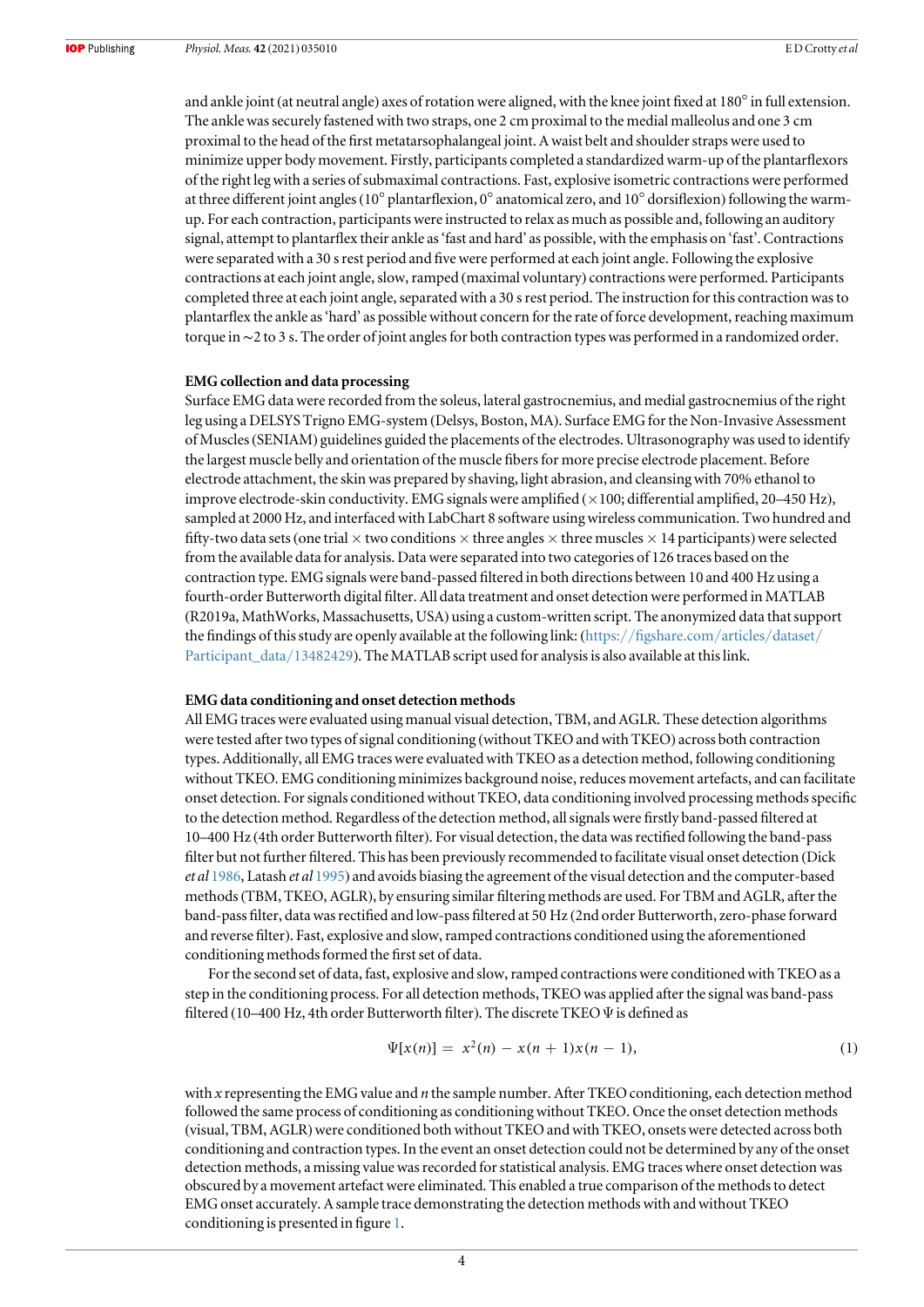<span id="page-5-0"></span>

![](_page_5_Figure_4.jpeg)

### Visual detection

An individual with expertize in EMG analysis visually determined the onset of all data traces. A custom-written script in MATLAB displayed individual EMG traces on the computer monitor enabling onset detection to the nearest millisecond. EMG traces for each muscle were plotted separately in random order to remove any bias. For visual identification of onset, the criteria used by Tillin *et al* ([2010](#page-14-0)) was employed. Initially, EMG signals were viewed with a constant  $y$ -axis scale of 10 mV and an x-axis scale of 500 ms. These scales enabled clear visualization of the pattern of noise and enabled signal onset detection. Signal onset was determined as the last peak or trough before the signal deflected away from baseline noise. To determine the reliability of visually identifying EMG onsets, the examiner determined the onset times for a random sample of fourteen explosive contractions(42 onsets) and fourteen maximal voluntary contractions(42 onsets) one week after the initial analysis. A second individual with EMG expertize visually determined onsets of a sample of ten explosive contractions(30 onsets) and ten maximal voluntary contractions(30 onsets), blinded to the other reviewers' onsets to examine inter-rater reliability. Both intra and inter-rater reliability analyses was performed for traces conditioned without TKEO and with TKEO to examine could TKEO conditioning improve visual detection reliability.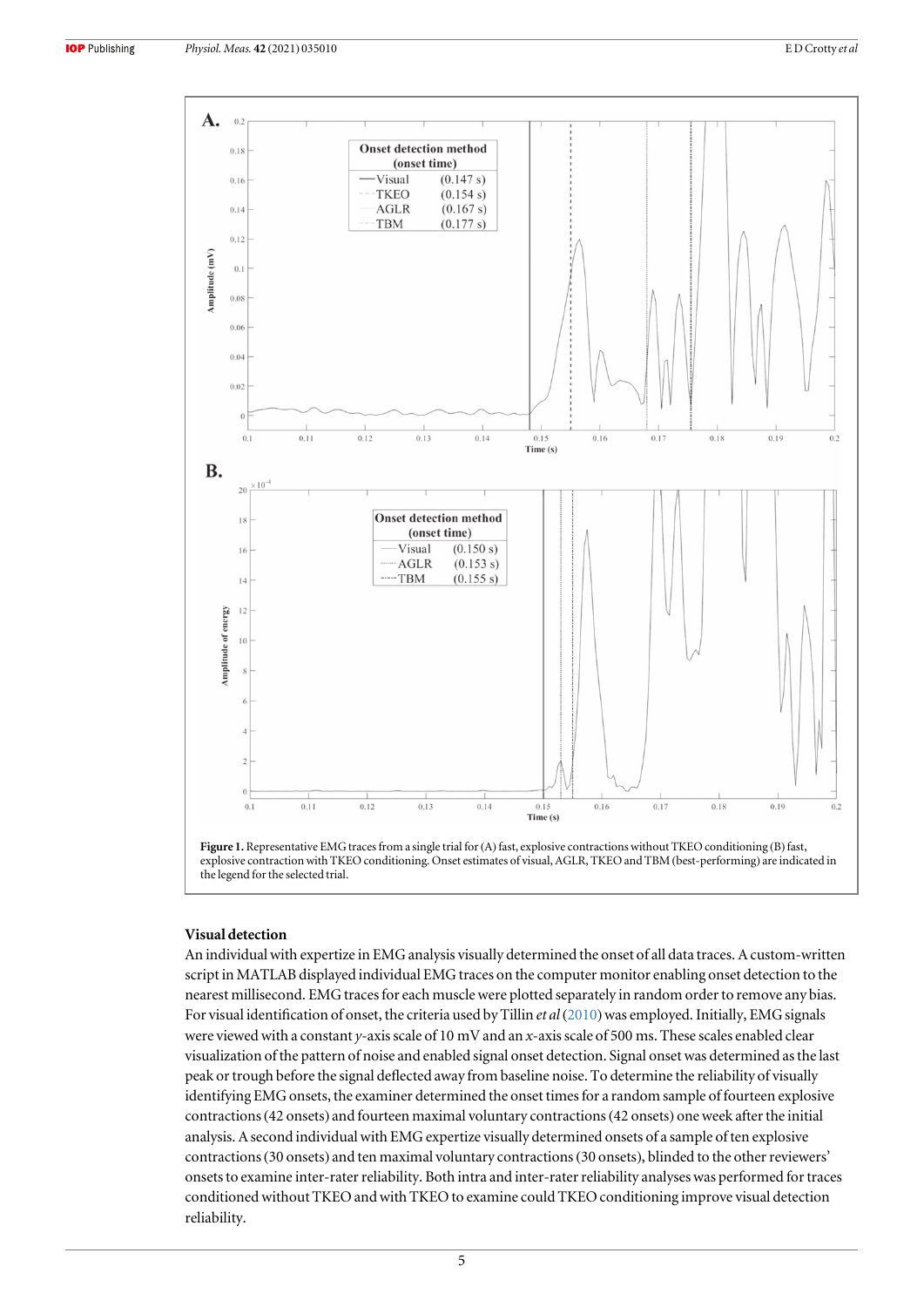#### Approximated generalized likelihood ratio

AGLR involves statistical testing of the null hypotheses  $H_0$  and alternate hypothesis  $H_1$  of the statistical properties of a series of EMG samples  $Y_1, Y_2,..., Y_R$ . The null hypothesis  $H_0$  is related to the muscle being relaxed with no change in the statistical properties of the sequence and the alternate hypothesis  $H_1$  relates to a contracted state with a change in statistical properties. AGLR tests the two hypotheses using a log-likelihood ratio test  $g(k)$ :

$$
g(k) = \ln \left( \prod_{k=1}^{r} \frac{p(1Yn)|H1)}{p(0Yn)|H0} \right) \geq h,
$$
\n(2)

where ln represents the natural logarithm,  $Y(n)$  represents the series of EMG samples, p1 and p0 represent the probability density function aligned with hypothesis  $H_1$  and  $H_0$  respectively. The AGLR functions whereby when the log-likelihood  $g(k)$  exceeds the preset threshold h, then hypothesis  $H_1$  is more probable and a signal change is detected. The AGLR hypothesis test is performed over a predefined sliding window of size L. A log-likelihood ratio is calculated for every location of the window along the series of EMG data. Once a signal change is detected, the precise EMG onset time  $(t_1)$  is estimated by maximizing the likelihood estimators for each sample from the last window position. The window size was set at  $L = 25$  ms, and the detection threshold level was set at  $h = 6$ for fast, explosive contractions and  $h = 10$  for slow, ramped contractions. These thresholds were selected as they introduced the smallest detection errors for the respective contraction type.

#### Threshold-based method

The TBM used the mean ( $\mu$ ) and standard deviation ( $\sigma$ ) of each trace baseline activity level to compute the onset. The threshold Twas determined as

$$
T = \mu + h.\sigma,\tag{3}
$$

where h is a variable determining the threshold level. The TBM involves identifying the onset as the point where the mean of a specified number of samples exceeds baseline activity by a specified number of standard deviations. Twelve different combinations of parameters were evaluated using the TBM. The parameters examined correspond to those, which tend to vary between studies employing the TBM. The first parameter investigated was the number of samples assessed in the sliding window(10, 25, 50 ms or 20, 50, 100 samples). The threshold level (magnitude of the deviation from the baseline) was also assessed  $(1, 2, 3, 5 SD)$ . All 12 possible combinations of these two parameters were examined.

#### Teager–Kaiser energy operator

TKEO was employed as both a conditioning step and a detection method in the current study. As a detection method, TKEO facilitates detection by emphasizing the frequency and amplitude properties of motor unit action potentials and improving the signal-to-noise ratio. Thus, the output of TKEO is proportional to the product of the instantaneous amplitude and frequency. The discrete TKEO  $\Psi$  is defined as

$$
\Psi[x(n)] = x^2(n) - x(n+1)x(n-1),\tag{4}
$$

with x representing the EMG value and  $n$  the sample number. This method of onset detection involves applying the TKEO to each EMG trace and detecting the onset as the point where the TKEO output exceeds a preset threshold. Similar to the TBM, the threshold level was determined by

$$
T = \mu + h \sigma. \tag{5}
$$

In the case of TKEO, h is a preset variable, which previous authors (Li and Aruin [2005](#page-14-0)) recommend is determined empirically. For this dataset, a threshold level of  $h = 3$  for the explosive (fast) contractions and  $h = 2$  for the maximal voluntary (slow, ramped) contractions introduced the smallest detection errors.

#### Statistical analysis

Visual detection is widely employed in EMG onset detection studies and is considered the 'gold standard' for onset detection (Hodges and Bui [1996,](#page-14-0) Allison [2003](#page-13-0), Tillin et al [2010,](#page-14-0) Hannah et al [2012](#page-13-0)). Previous research has suggested that the accuracy of visual detection could be improved following conditioning with TKEO, particularly for signals with a low SNR (Liet al [2007,](#page-14-0) Solnik et al [2010](#page-14-0)). To evaluate the reliability of the visual onset detection with and without TKEO conditioning, across both contraction types, single and average intraclass correlation coefficients(ICC) and the typical error of measurement (TE)were calculated to examine intra-rater and inter-rater reliability respectively. When conditioned using TKEO, visual detection demonstrated improved inter-rater and intra-rater reliability compared to visual detection conditioned without TKEO. Thus, visual detection with TKEO conditioning was used as the criterion method to compare with the automatic detection methods. Onset delays for automatic detection methods conditioned without TKEO (AGLR, TBM, and TKEO) and with TKEO (AGLR and TBM) were calculated against visual onsets for both fast, explosive and slow, ramped trials. EMG onset bias (*đ*) was examined as the mean and standard deviation of the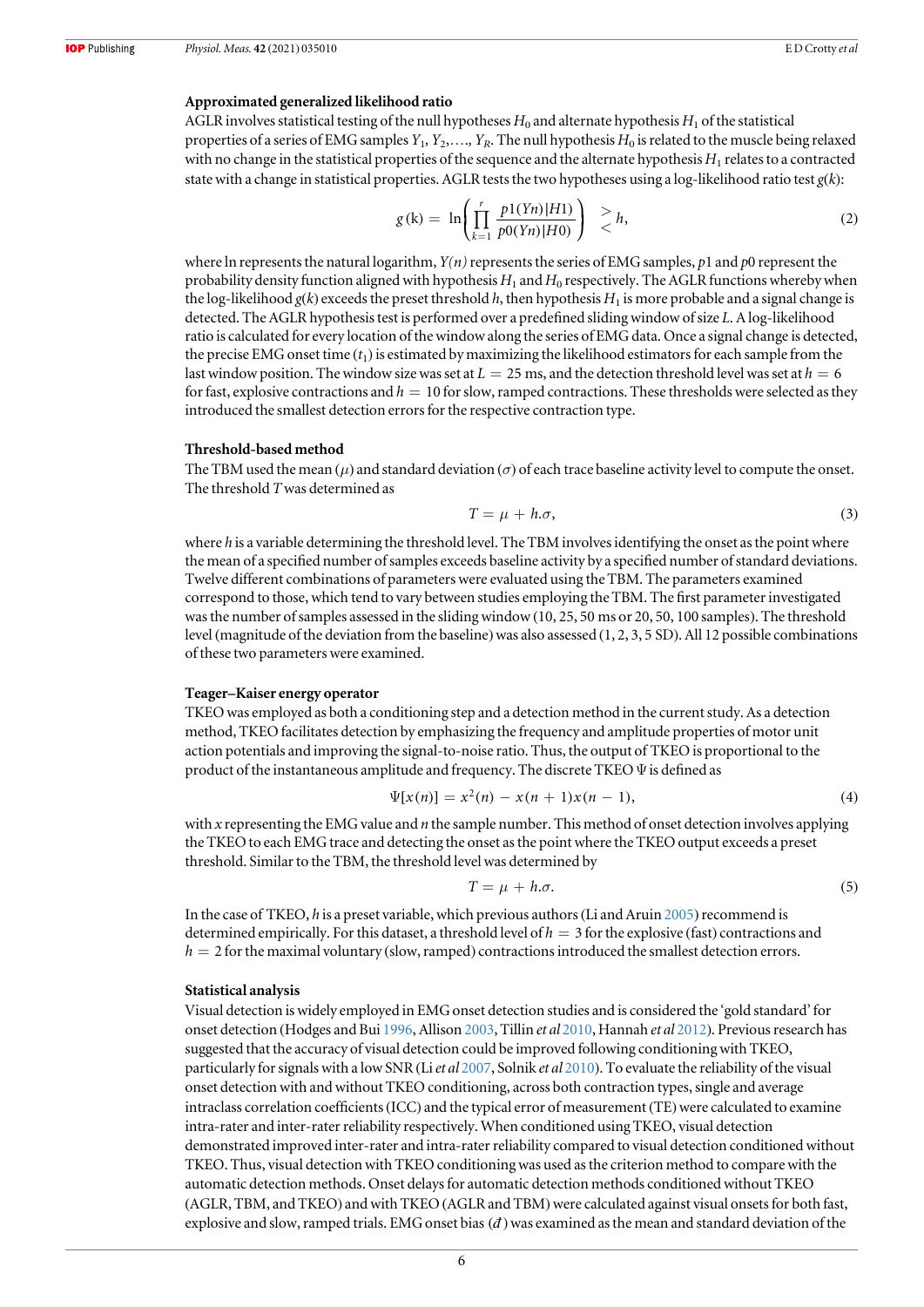difference between visual and automatic onset methods. Agreement between visual onset detection and each automatic detection method for all EMG traces was examined using Bland–Altman 95% limits of agreement (LoA) (Bland and Altman [1986](#page-13-0)) and ICC with 95% confidence intervals(CI) (Atkinson and Nevill [1998](#page-13-0)). The LoA provide an interval within which 95% of the differences between the onset detection methods are expected to lie. ICC was used to examine the absolute agreement between onset detection methods, specifically a two-way mixed-effects model. Technical error of measurement (TEM) was evaluated between visual onset and each automatic detection method. TEM is an accuracy index and expresses the error margin between measurement methods (Perini et al [2005](#page-14-0)). TEM essentially provides a measure of standard deviation between repeated measures. Absolute and relative TEM were calculated with the following formulas:

Absolute TEM = 
$$
\sqrt{\frac{\sum d^2}{2n}}
$$
, (6)

where  $\Sigma d^2$  = summation of deviations squared, and  $n =$  number of samples measured.

Relative TEM (%) = 
$$
\frac{\text{TEM}}{\text{VAV}} \times 100,
$$
 (7)

where TEM  $=$  technical error of measurement expressed in %, and VAV  $=$  variable average value.

The variable average value (VAV) was needed for the calculation of relative TEM. To calculate the VAV, it was necessary to obtain the mean of the two measurements(visual onset and automatic computer-determined onset) for each EMG trace. Once the mean value of each trace was calculated, the averages obtained were summed up and divided by the number of traces in the sample, generating the VAV. All analyses were undertaken on the data separated by contraction type (fast, explosive and slow, ramped) and conditioning type (with TKEO conditioning and without TKEO conditioning). All analyses were performed using SPSS version 26 (SPSS Inc., Chicago, IL) and Microsoft Excel (Microsoft Excel, Microsoft Corporation, Redmond, WA, USA).

## **Results**

#### Reliability—visual method

Both visual detection without TKEO conditioning and with TKEO demonstrated excellent agreement. The intra-rater reliability of the visually determined EMG onset without TKEO conditioning were determined individually for fast, explosive (TE =  $0.6$  ms; ICC =  $0.998$ ; ICC<sub>CI</sub> =  $0.997-0.999$ ) and slow, ramped (TE = 3.3 ms; ICC = 0.999; ICC<sub>CI</sub> = 0.998–1.000) contractions. Inter-rater reliability between the two raters was also determined individually for the fast, explosive contractions (TE =  $1.4$  ms; ICC =  $0.994$ ;  $ICC_{CI} = 0.856-0.997)$  and slow, ramped contractions (TE = 3.1 ms; ICC = 0.997; ICC<sub>CI</sub> = 0.996-0.998).

Visually determined EMG onset with TKEO conditioning displayed improved agreement across measures compared with visually determined without TKEO conditioning. The intra-rater reliability demonstrated improvements for fast, explosive (TE =  $0.3$  ms; ICC =  $1.000$ ; ICC<sub>CI</sub> =  $1.000$ –1.000) and particularly slow, ramped (TE = 0.6 ms; ICC = 1.000; ICC<sub>CI</sub> = 1.000–1.000) contractions. Inter-rater reliability was improved for both fast, explosive (TE = 1.1 ms; ICC = 0.999; ICC<sub>CI</sub> = 0.997-1.000) and slow, ramped contractions  $(TE = 1.5 \text{ ms}; ICC = 0.999; ICC<sub>CI</sub> = 0.998-1.000).$ 

#### Eliminated onsets

Trials were removed from the analysis if an onset was not detected using the automatic detection methods or if a movement artefact significantly skewed the onset. Across automatic detection methods, onset detection following TKEO conditioning reduced the number of trials screened out or where no onset was detected (table [1](#page-8-0)). For signals conditioned without TKEO, the number of trials that produced no onset was highest for the fast, explosive contractions and occurred most frequently in the 5 SD/50 ms parameter combination, potentially due to the conservative nature of the threshold and the short duration of the movement task. Trials screened out (table [1](#page-8-0)) due to a movement artefact skewing the onset across automatic detection methods was higher for the slow, ramped contractions (6% of all trials—with TKEO conditioning, 23% of all trials—without TKEO conditioning)when compared with the fast, explosive contractions(8% of all trials—with TKEO conditioning, 12% of all trials—without TKEO conditioning). Automatic compared with visual onsets lower and upper LoA, mean bias  $\pm$  SD, ICCs and 95% CI, and TEM (absolute and relative) are provided in table [2](#page-8-0) (fast, explosive—without TKEO processing), table [3](#page-9-0) (fast, explosive—with TKEO processing) table [4](#page-9-0) (slow, ramped—without TKEO processing) and table [5](#page-10-0) (slow, ramped—with TKEO processing).

#### Fast, explosive contractions

EMG onset analysis for fast, explosive contractions indicated that the TKEO as a detection method and the AGLR with TKEO conditioning achieved the best agreement for onset time detection when compared to visual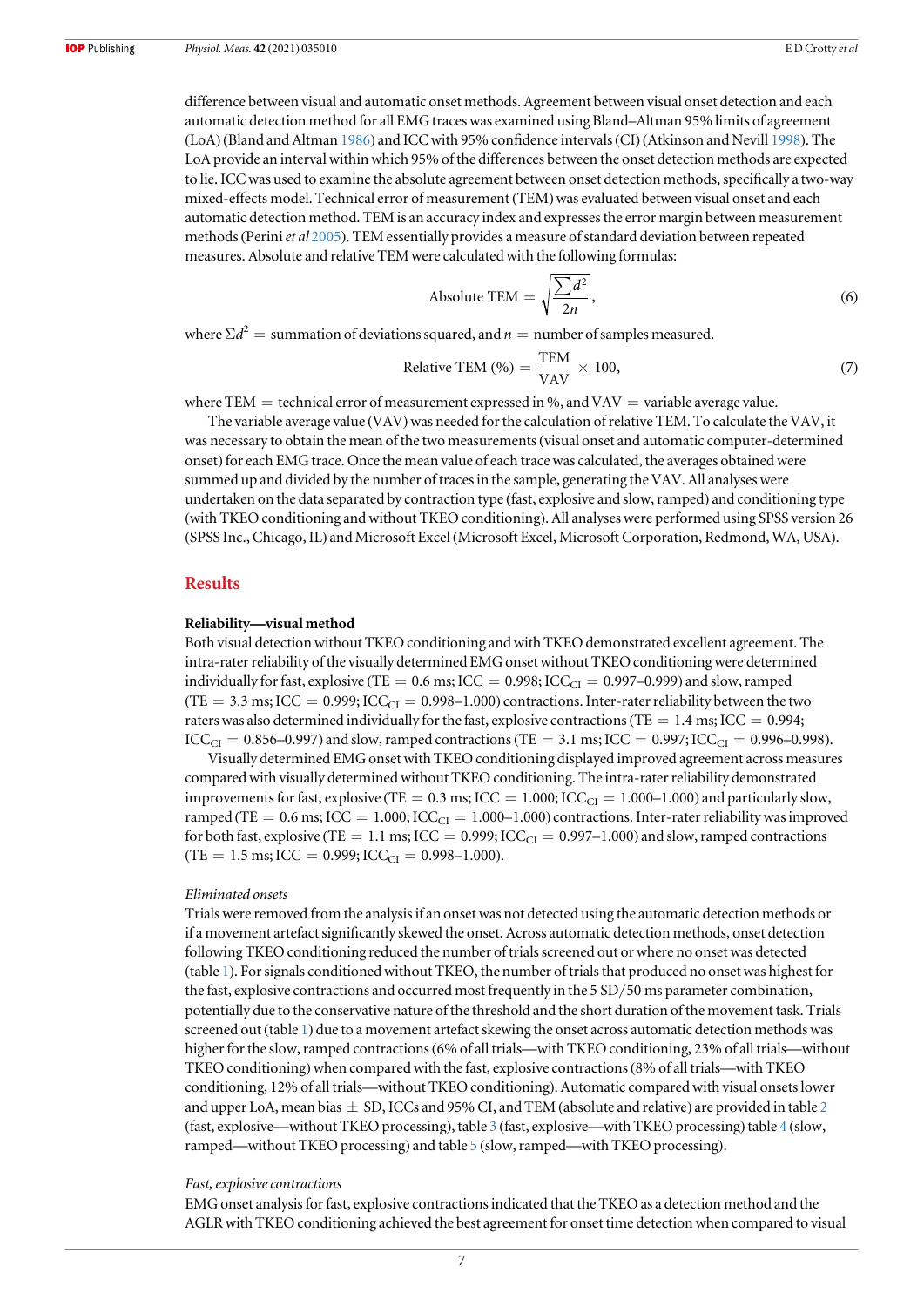<span id="page-8-0"></span>

| <b>Table 1.</b> Eliminated EMG traces across automatic detection methods. |
|---------------------------------------------------------------------------|
|---------------------------------------------------------------------------|

|             |                | Detection method |                           |                 | Fast, explosive         |                              |                         | Slow, ramped              |                         |                              |  |
|-------------|----------------|------------------|---------------------------|-----------------|-------------------------|------------------------------|-------------------------|---------------------------|-------------------------|------------------------------|--|
|             |                |                  | With TKEO<br>conditioning |                 |                         | Without TKEO<br>conditioning |                         | With TKEO<br>conditioning |                         | Without TKEO<br>conditioning |  |
| Method      | <b>SD</b>      | Window<br>width  | No<br>onset               | Screened<br>out | N <sub>o</sub><br>onset | Screened<br>out              | N <sub>o</sub><br>onset | Screened<br>out           | N <sub>o</sub><br>onset | Screened<br>out              |  |
| <b>TKEO</b> | $2/3^a$        | 10               |                           |                 | $\theta$                | 1                            |                         |                           | $\Omega$                | $\overline{2}$               |  |
| <b>AGLR</b> | $6/10^{\rm b}$ | 25               | $\Omega$                  | 6               | $\mathbf{0}$            | 5                            | $\mathbf{0}$            | 11                        | $\overline{2}$          | 15                           |  |
| <b>SD</b>   | 1              | 10               | $\Omega$                  | 14              | $\Omega$                | 96                           | $\Omega$                | 4                         | $\Omega$                | 77                           |  |
| SD.         | 1              | 25               | 2                         | 10              | 3                       | 1                            | $\Omega$                | 6                         | $\Omega$                | 14                           |  |
| <b>SD</b>   | 1              | 50               | $\Omega$                  | 4               | 3                       | 12                           | 1                       | $\mathbf{0}$              | 3                       | 32                           |  |
| <b>SD</b>   | $\overline{c}$ | 10               | $\Omega$                  | 9               | $\overline{c}$          | 17                           | $\Omega$                | 4                         | $\mathbf{0}$            | 15                           |  |
| SD.         | 2              | 25               | $\Omega$                  | 2               | 5                       | 1                            | $\Omega$                | $\overline{c}$            | $\Omega$                | 17                           |  |
| <b>SD</b>   | $\overline{2}$ | 50               | $\overline{4}$            | $\overline{c}$  | 8                       | 22                           | 1                       | 5                         | 4                       | 43                           |  |
| <b>SD</b>   | 3              | 10               | $\Omega$                  | 3               | $\overline{c}$          | 1                            | $\Omega$                | 3                         | $\mathbf{0}$            | 1                            |  |
| <b>SD</b>   | 3              | 25               | 1                         | $\mathbf{0}$    | 4                       | 4                            | $\Omega$                | $\mathbf{0}$              | 1                       | 26                           |  |
| <b>SD</b>   | 3              | 50               | 1                         | $\mathbf{0}$    | $\overline{c}$          | 34                           | 4                       | $\mathbf{0}$              | 12                      | 50                           |  |
| SD.         | 5              | 10               | $\Omega$                  | $\mathbf{0}$    | $\overline{c}$          | $\mathbf{0}$                 | $\Omega$                | 1                         | $\Omega$                | 3                            |  |
| <b>SD</b>   | 5              | 25               | $\Omega$                  | $\mathbf{0}$    | $\overline{c}$          | 7                            | $\Omega$                | 3                         | $\overline{2}$          | 35                           |  |
| <b>SD</b>   | 5              | 50               | $\overline{c}$            | $\mathbf{0}$    | 97                      | 3                            | 4                       | 5                         | 19                      | 56                           |  |

Note. No onset: algorithm returned no onset value; Screened out: onset screened out of analysis due to movement artefact producing skewed onset.

<sup>a</sup> TKEO 2 SD used for slow, ramped, TKEO 3 SD used for fast, explosive.

 $^{\rm b}$  AGLR 6 SD used for fast, explosive, AGLR 10 SD used for slow, ramped.

Table 2. Agreement and descriptive statistics for automatic detection methods compared with visual for fast, explosive contractions without TKEO processing.

| Detection method |                | Limits of<br>agreement(ms) |          | Bias(ms)    |        |           | ICC 95% CI |          | TEM   |          |          |
|------------------|----------------|----------------------------|----------|-------------|--------|-----------|------------|----------|-------|----------|----------|
| Method           | <b>SD</b>      | WW                         | LloA     | <b>UloA</b> | Mean   | <b>SD</b> | ICC        | Lower    | Upper | Absolute | Relative |
| <b>AGLR</b>      | 6              | 25                         | $-10.1$  | 41.7        | 15.8   | 13.2      | 0.949      | 0.519    | 0.984 | 14.5     | 7.4%     |
| <b>TKEO</b>      | 3              | 10                         | $-6.2$   | 15.7        | 4.7    | 5.6       | 0.993      | 0.966    | 0.997 | 5.2      | 2.7%     |
| <b>SD</b>        | 1              | 10                         | $-108.6$ | 163.3       | 27.4   | 69.4      | 0.320      | $-0.005$ | 0.593 | 52.0     | 29.4%    |
| <b>SD</b>        | 1              | 25                         | $-51.3$  | 78.4        | 13.5   | 33.1      | 0.860      | 0.772    | 0.910 | 25.2     | 12.7%    |
| <b>SD</b>        | 1              | 50                         | $-49.7$  | 122.3       | 36.3   | 43.9      | 0.716      | 0.285    | 0.865 | 40.2     | 19.0%    |
| <b>SD</b>        | 2              | 10                         | $-41.7$  | 40.2        | $-0.8$ | 20.9      | 0.941      | 0.915    | 0.959 | 14.7     | 7.8%     |
| <b>SD</b>        | $\overline{2}$ | 25                         | $-38.8$  | 79.7        | 20.4   | 30.2      | 0.855      | 0.636    | 0.928 | 25.7     | 12.8%    |
| <b>SD</b>        | 2              | 50                         | $-28.9$  | 106.6       | 38.8   | 34.6      | 0.777      | 0.129    | 0.917 | 36.7     | 17.4%    |
| <b>SD</b>        | 3              | 10                         | $-25.4$  | 35.7        | 5.1    | 15.6      | 0.967      | 0.949    | 0.978 | 11.6     | $6.0\%$  |
| <b>SD</b>        | 3              | 25                         | $-37.3$  | 91.0        | 26.8   | 32.7      | 0.820      | 0.452    | 0.919 | 29.9     | 14.6%    |
| <b>SD</b>        | 3              | 50                         | $-20.4$  | 112.7       | 46.2   | 34.0      | 0.715      | $-0.026$ | 0.900 | 40.5     | 19.2%    |
| <b>SD</b>        | 5              | 10                         | $-13.4$  | 38.6        | 12.6   | 13.3      | 0.959      | 0.753    | 0.985 | 12.9     | 6.5%     |
| <b>SD</b>        | 5              | 25                         | $-17.2$  | 78.0        | 30.4   | 24.3      | 0.850      | 0.152    | 0.950 | 27.5     | 13.3%    |
| <b>SD</b>        | 5              | 50                         | $-15.3$  | 121.0       | 52.9   | 34.8      | 0.702      | $-0.060$ | 0.901 | 44.6     | 20.8%    |

Note. Abbreviations: SD = standard deviation; WW = window width, LloA = lower limits of agreement, UloA = upper limits of agreement, ICC = intraclass correlation coefficient, TEM = technical error of measurement.

(tables 2, [3](#page-9-0)). TKEO had a low level of bias (4.7  $\pm$  5.6 ms) with excellent ICC (0.993; ICC<sub>CI</sub> = 0.977–0.997) and a low relative TEM (5.2%) compared with other automatic detection methods. The LoA (−6.2 to +15.7 ms)were wide under the current criteria of EMD calculation (table 2). AGLR with TKEO conditioning had a lower level of bias (2.0  $\pm$  8.4 ms) compared to the TKEO detection method. Excellent ICC (0.991; ICC<sub>CI</sub> = 0.986–0.994) and a low relative TEM (6.0%) were also reported for this detection method. The LoA (−14.4 to +18.3 ms) were wide under the current criteria and wider than the TKEO detection method (table [3](#page-9-0)). The TBM parameters, which resulted in the best agreement with the visual method for fast, explosive contractions was SD5/50 ms with TKEO conditioning. This TBM produced wider LoA (-21.5 to +17.4 ms) when compared with the TKEO detection method and AGLR (with TKEO conditioning) levels of agreement with visual onsets. Bias for the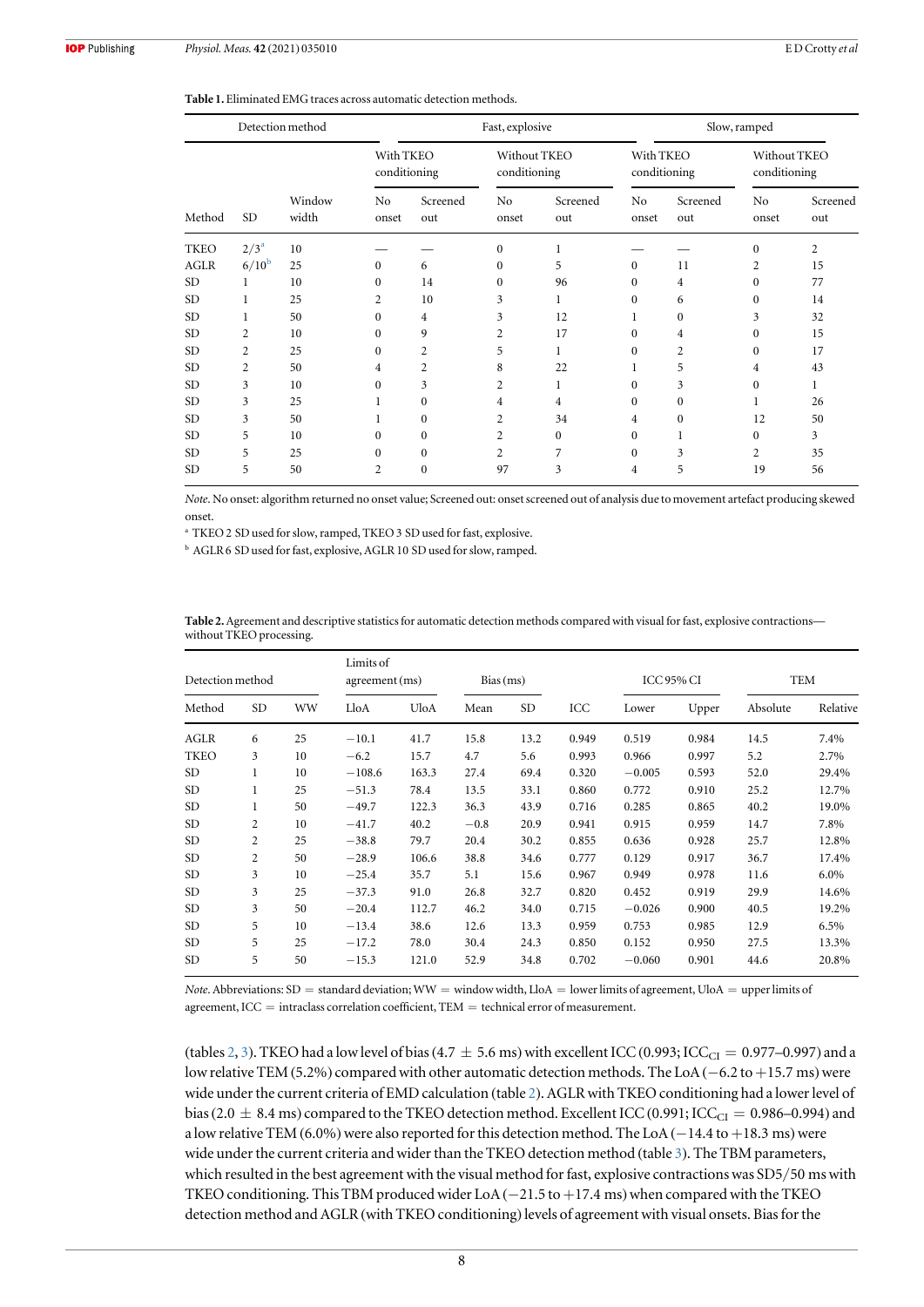<span id="page-9-0"></span>Table 3. Agreement and descriptive statistics for automatic detection methods compared with visual for fast, explosive contractions—with TKEO processing.

| Detection method |                | Limits of<br>agreement (ms) |          | Bias(ms) |                  |       | <b>ICC 95% CI</b> |          | TEM   |          |           |
|------------------|----------------|-----------------------------|----------|----------|------------------|-------|-------------------|----------|-------|----------|-----------|
| Method           | <b>SD</b>      | WW                          | LloA     | UloA     | Mean             | SD.   | ICC               | Lower    | Upper | Absolute | Relative  |
| AGLR             | 6              | 25                          | $-14.4$  | 18.3     | 2.0              | 8.4   | 0.991             | 0.986    | 0.994 | 6.0      | 3.2%      |
| <b>SD</b>        | 1              | 10                          | $-784.9$ | $-512.8$ | $-648.8$         | 69.4  | 0.000             | $-0.002$ | 0.003 | 461.4    | $-335.7%$ |
| <b>SD</b>        | 1              | 25                          | $-874.5$ | 1.2      | $-436.6$         | 223.4 | $-0.007$          | $-0.041$ | 0.038 | 346.5    | $-982.7%$ |
| <b>SD</b>        | 1              | 50                          | $-558.0$ | 268.6    | $-144.7$         | 210.9 | 0.106             | $-0.040$ | 0.253 | 180.4    | 157.3%    |
| SD.              | $\overline{2}$ | 10                          | $-905.3$ | $-80.4$  | $-492.9$         | 210.4 | $-0.004$          | $-0.029$ | 0.029 | 378.7    | $-642.0%$ |
| <b>SD</b>        | $\overline{2}$ | 25                          | $-647.8$ | 221.1    | $-213.4$         | 221.6 | 0.055             | $-0.055$ | 0.176 | 217.1    | 269.6%    |
| <b>SD</b>        | $\overline{2}$ | 50                          | $-249.4$ | 173.3    | $-38.1$          | 107.8 | 0.421             | 0.257    | 0.558 | 80.6     | 47.9%     |
| <b>SD</b>        | 3              | 10                          | $-741.1$ | 186.2    | $-277.5$         | 236.5 | 0.027             | $-0.052$ | 0.121 | 257.4    | 531.0%    |
| <b>SD</b>        | 3              | 25                          | $-464.9$ | 262.5    | $-101.2$         | 185.6 | 0.126             | $-0.025$ | 0.277 | 149.0    | 109.1%    |
| <b>SD</b>        | 3              | 50                          | $-86.4$  | 70.9     | $-7.8$           | 40.1  | 0.831             | 0.768    | 0.878 | 28.8     | 15.7%     |
| <b>SD</b>        | 5              | 10                          | $-470.9$ | 255.3    | $^{\circ}-107.8$ | 185.3 | 0.131             | $-0.022$ | 0.283 | 151.1    | 113.4%    |
| <b>SD</b>        | 5              | 25                          | $-234.2$ | 181.3    | $-26.5$          | 106.0 | 0.392             | 0.238    | 0.528 | 77.0     | 44.2%     |
| <b>SD</b>        | 5              | 50                          | $-21.5$  | 17.4     | $-2.0$           | 9.9   | 0.987             | 0.982    | 0.991 | 7.1      | 3.8%      |

Note. Abbreviations: SD = standard deviation; WW = window width, LloA = lower limits of agreement, UloA = upper limits of agreement,  $ICC = intraclass correlation coefficient, TEM = technical error of measurement.$ 

Table 4. Agreement and descriptive statistics for automatic detection methods compared with visual for slow, ramped contractions without TKEO processing.

| Detection method |                | Limits of<br>agreement (ms) |          | Bias(ms)    |         |           | <b>ICC 95% CI</b> |          | TEM   |          |          |
|------------------|----------------|-----------------------------|----------|-------------|---------|-----------|-------------------|----------|-------|----------|----------|
| Method           | SD <sub></sub> | WW                          | LloA     | <b>UloA</b> | Mean    | <b>SD</b> | ICC               | Lower    | Upper | Absolute | Relative |
| AGLR             | 10             | 25                          | $-158.1$ | 326.3       | 84.1    | 123.6     | 0.728             | 0.420    | 0.857 | 105.3    | 24.6%    |
| <b>TKEO</b>      | 2              | 10                          | $-83.0$  | 120.2       | 18.6    | 51.8      | 0.956             | 0.928    | 0.972 | 38.8     | 9.7%     |
| <b>SD</b>        | 1              | 10                          | $-213.4$ | 156.4       | $-28.5$ | 94.3      | 0.794             | 0.633    | 0.889 | 68.8     | 22.3%    |
| <b>SD</b>        | 1              | 25                          | $-121.8$ | 278.0       | 78.1    | 102.0     | 0.791             | 0.445    | 0.901 | 90.5     | 22.0%    |
| <b>SD</b>        | 1              | 50                          | $-109.3$ | 357.7       | 124.2   | 119.1     | 0.683             | 0.086    | 0.868 | 121.3    | 27.1%    |
| <b>SD</b>        | 2              | 10                          | $-187.5$ | 202.0       | 7.2     | 99.4      | 0.854             | 0.790    | 0.900 | 70.1     | 18.8%    |
| <b>SD</b>        | $\overline{c}$ | 25                          | $-117.0$ | 325.0       | 104.0   | 112.8     | 0.735             | 0.227    | 0.885 | 108.2    | 25.4%    |
| <b>SD</b>        | $\overline{c}$ | 50                          | $-83.8$  | 387.5       | 151.8   | 120.2     | 0.669             | $-0.024$ | 0.876 | 136.6    | 29.1%    |
| <b>SD</b>        | 3              | 10                          | $-128.6$ | 203.5       | 37.4    | 84.7      | 0.879             | 0.791    | 0.925 | 65.2     | 16.7%    |
| <b>SD</b>        | 3              | 25                          | $-94.5$  | 290.6       | 98.0    | 98.2      | 0.779             | 0.222    | 0.912 | 97.9     | 23.0%    |
| <b>SD</b>        | 3              | 50                          | $-50.9$  | 349.1       | 149.1   | 102.0     | 0.640             | $-0.072$ | 0.873 | 127.4    | 28.6%    |
| <b>SD</b>        | 5              | 10                          | $-133.7$ | 278.7       | 72.5    | 105.2     | 0.785             | 0.500    | 0.890 | 90.1     | 22.1%    |
| <b>SD</b>        | 5              | 25                          | $-72.5$  | 309.4       | 118.4   | 97.4      | 0.745             | 0.043    | 0.908 | 108.2    | 24.4%    |
| <b>SD</b>        | 5              | 50                          | $-78.9$  | 445.9       | 183.5   | 133.9     | 0.456             | $-0.097$ | 0.765 | 159.9    | 37.7%    |

Note. Abbreviations: SD = standard deviation; WW = window width, LloA = lower limits of agreement, UloA = upper limits of agreement,  $ICC = intraclass correlation coefficient, TEM = technical error of measurement.$ 

5 SD/50 ms detection method ( $-2.0 \pm 9.9$  ms) was similar to the two best-performing methods for fast, explosive contractions(tables [2](#page-8-0), 3). Across automatic detection methods, the TKEO detection method most closely estimated visual onset with narrower LoA compared to the other automatic detection methods(AGLR or SD5/50 ms). Figure [2](#page-10-0)(A) demonstrates the TKEO agreement with visual onset for fast, explosive contractions using a Bland–Altman plot and LoA.

#### Slow, ramped contractions

TKEO (detection method), AGLR, and all TBM parameters produced wide LoA, large bias, and high levels of TEM when examining the agreement between automatic detection methods and visual for onsets of EMG during slow, ramped contractions(tables 4, [5](#page-10-0)). Of the automatic detection methods, the AGLR with TKEO conditioning produced the smallest bias (11.3  $\pm$  32.9 ms) and narrowest LoA (−53.2 to 75.8 ms) with excellent ICC (0.983; ICC<sub>CI</sub> = 0.971-0.989). Figure [2](#page-10-0)(B) demonstrates the AGLR agreement with visual onset for slow, ramped contractions using a Bland–Altman plot and LoA. The method which produced the next best agreement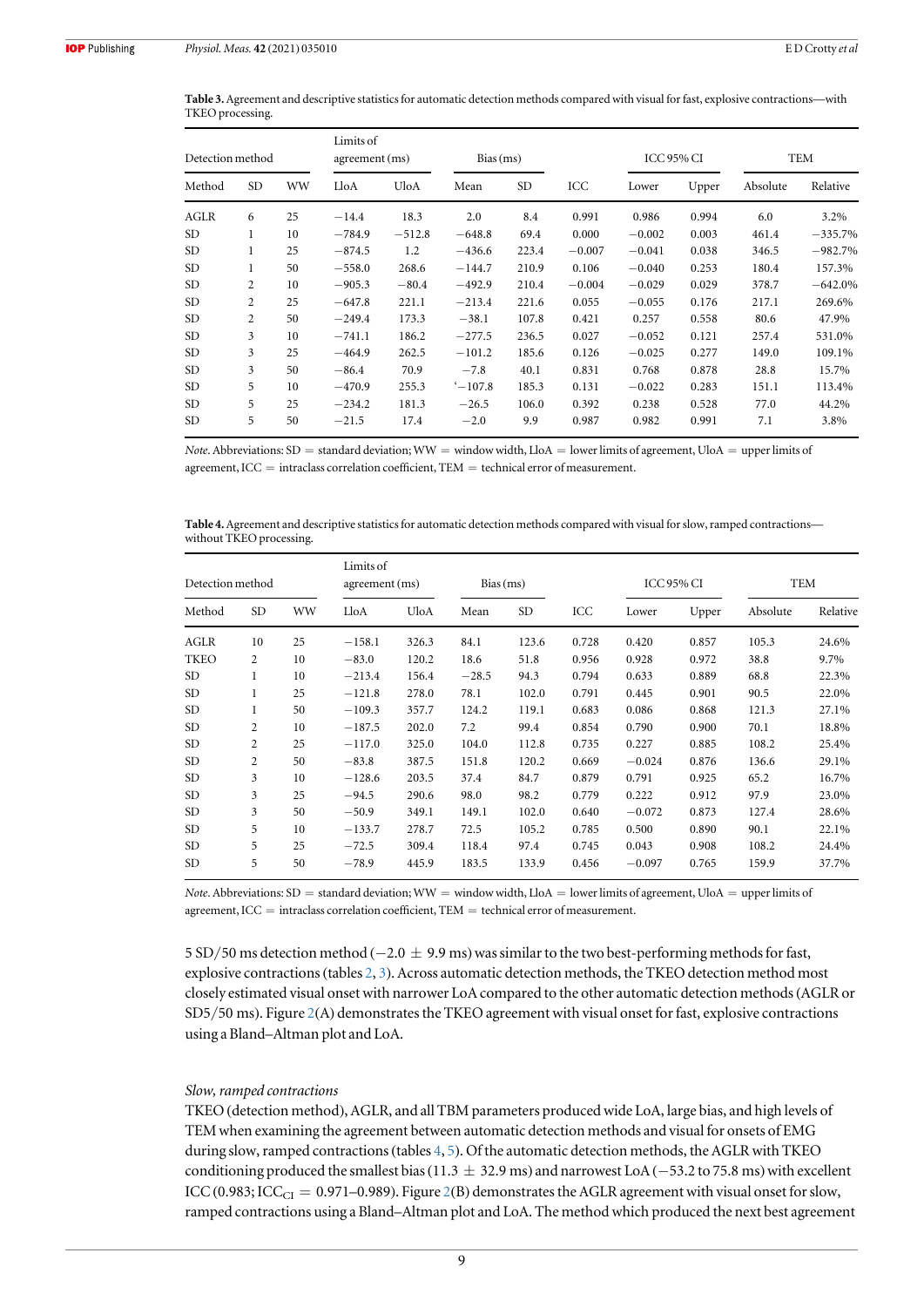<span id="page-10-0"></span>![](_page_10_Figure_3.jpeg)

Table 5. Agreement and descriptive statistics for automatic detection methods compared with visual for slow, ramped contractions—with TKEO processing.

| Detection method |                | Limits of<br>agreement (ms) |           | Bias(ms) |          |           | <b>ICC 95% CI</b> |          | <b>TEM</b> |          |            |
|------------------|----------------|-----------------------------|-----------|----------|----------|-----------|-------------------|----------|------------|----------|------------|
| Method           | SD.            | WW                          | LloA      | UloA     | Mean     | <b>SD</b> | ICC               | Lower    | Upper      | Absolute | Relative   |
| AGLR             | 10             | 25                          | $-53.2$   | 75.8     | 11.3     | 32.9      | 0.983             | 0.971    | 0.989      | 24.5     | 6.2%       |
| <b>SD</b>        | 1              | 10                          | $-1171.9$ | $-501.0$ | $-836.4$ | 171.1     | 0.001             | $-0.006$ | 0.012      | 603.6    | $-1316.0%$ |
| <b>SD</b>        | 1              | 25                          | $-1196.2$ | 4.6      | $-595.8$ | 306.3     | $-0.002$          | $-0.036$ | 0.044      | 473.3    | 603.1%     |
| <b>SD</b>        | 1              | 50                          | $-833.3$  | 415.5    | $-208.9$ | 318.6     | 0.196             | 0.002    | 0.374      | 268.6    | 96.0%      |
| <b>SD</b>        | $\overline{c}$ | 10                          | $-1185.5$ | $-180.1$ | $-682.8$ | 256.5     | 0.004             | $-0.018$ | 0.035      | 515.5    | 1665.4%    |
| <b>SD</b>        | $\overline{c}$ | 25                          | $-901.6$  | 366.1    | $-267.8$ | 323.4     | 0.177             | $-0.030$ | 0.369      | 296.1    | 120.1%     |
| <b>SD</b>        | $\overline{c}$ | 50                          | $-322.8$  | 244.7    | $-39.1$  | 144.8     | 0.726             | 0.618    | 0.805      | 105.6    | 29.0%      |
| <b>SD</b>        | 3              | 10                          | $-982.6$  | 265.8    | $-358.4$ | 318.5     | 0.158             | $-0.065$ | 0.371      | 338.3    | 171.6%     |
| <b>SD</b>        | 3              | 25                          | $-632.5$  | 362.4    | $-135.0$ | 253.8     | 0.402             | 0.178    | 0.574      | 202.6    | 64.0%      |
| <b>SD</b>        | 3              | 50                          | $-142.8$  | 131.8    | $-5.5$   | 70.1      | 0.923             | 0.891    | 0.947      | 49.5     | 13.0%      |
| <b>SD</b>        | 5              | 10                          | $-657.6$  | 356.1    | $-150.8$ | 258.6     | 0.343             | 0.112    | 0.527      | 211.0    | 69.2%      |
| <b>SD</b>        | 5              | 25                          | $-344.9$  | 251.9    | $-46.5$  | 152.2     | 0.730             | 0.617    | 0.810      | 112.1    | 31.1%      |
| <b>SD</b>        | 5              | 50                          | $-78.5$   | 102.2    | 11.9     | 46.1      | 0.966             | 0.950    | 0.977      | 33.5     | 8.6%       |

Note. Abbreviations: SD = standard deviation; WW = window width, LloA = lower limits of agreement, UloA = upper limits of agreement,  $ICC = intraclass correlation coefficient, TEM = technical error of measurement.$ 

with visual, similar to the fast, explosive analysis, was SD 5/50 ms with TKEO conditioning (−78.5 to  $+102.2$  ms).

## Discussion

The present study examined if automatic detection methods, namely AGLR, TKEO, and various iterations of the TBM, could be used interchangeably with visual in detecting EMG onset across contraction types. The goal was to validate an automatic method of detection that is reliable and agrees well with visual onset detection across contraction types. Additionally, the research examined if TKEO as a conditioning step would improve onset detection accuracy across contraction types. The results demonstrated that when examining fast, explosive contractions, TKEO as a detection method provides a better alternative to the AGLR and TBM. For slow, ramped contractions, the AGLR with TKEO as a conditioning step performed best of the automatic detection methods. Although AGLR demonstrated the best onset detection performance of the automatic detection methods for slow, ramped contractions, it was more common for the measurement to be less accurate than the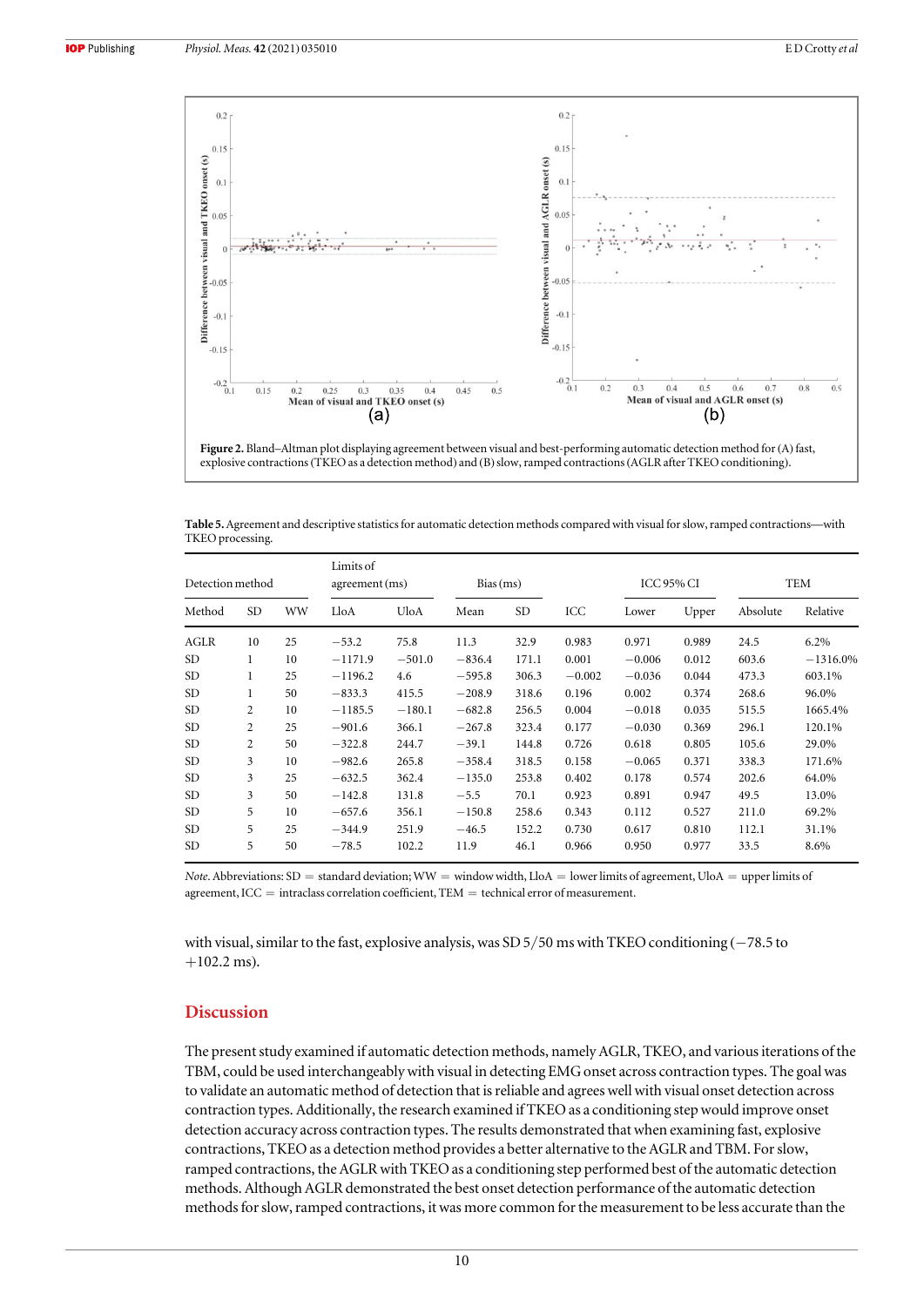best-performing method (TKEO) for fast, explosive contractions. Our results demonstrated that signal conditioning with TKEO improved the accuracy of visual and AGLR across both contraction conditions. TBM demonstrated improved detection accuracy for the 5 SD/50 ms iteration but did not improve for all other iterations. As TBM is largely determined using baseline amplitude, the reduced baseline amplitude following TKEO conditioning resulted in consistent underestimations of the true onset. The accurate identification of EMG burst boundaries is a crucial element of the biomechanical analysis of human movement. Inappropriate selection of the analysis technique can induce errors of 16.9% to EMD measures based on the present data or 10.1% when applied to EMD data for a heel-lift experiment (Crotty et al [2019](#page-13-0)) when the best-performing automatic method was employed. Motor events of durations as short as EMD would require automatic detection methods to have detection bias in the region of 2–3 ms compared with the visual method to justify implementation. The automatic detection methods did not produce this level of agreement. Therefore, it is recommended that visual inspection following TKEO conditioning is the best method for accurate and reliable onset detection across contraction types.

Determining EMG onset using automatic computer-based methods has been widely examined throughout the literature with varying levels of success (Hodges and Bui [1996](#page-14-0), Staude et al [2001](#page-14-0), Allison [2003,](#page-13-0) Solnik et al [2010](#page-14-0)). The majority of automatic detection algorithms are robust and produce a good agreement with visual methods when EMG signals exhibit rapid amplitude increases and a large signal-to-noise ratio (Staude et al [2001](#page-14-0)). The findings align with this as fast, explosive contractions exhibited narrower LoA and smaller onset biases across computer-based methods when compared to slow, ramped contractions(tables [2](#page-8-0)–[5](#page-10-0)). These results are comparable to Van Boxtel et al ([1993](#page-13-0)), who reported the accuracy of several automatic detection methods in determining EMG onset was lower for slow than fast contractions. Additionally, a larger number of trials were screened out of the slow, ramped contractions due to skewed onsets stemming from smaller signal-to-noise ratios (table [1](#page-8-0)). Similarly, Hodges and Bui ([1996](#page-14-0)) screened out a higher number of traces with no discernible onset in a group of low signal-to-noise ratio compared to the high signal-to-noise ratio trials. The evidence indicates that high baseline noise and low rates of EMG amplitude are the main factors inducing errors in the automatic detection of EMG onset. The TBM is particularly affected by this as onset biases increased with respect to baseline noise due to the necessarily higher thresholds for the signals conditioned without TKEO (Dotan et al [2016](#page-13-0)). Conditioning with TKEO amplifies the energy of action potential spikes and assisted automatic methods in determining muscle onset. This resulted in a reduced number of trials screened out across contractions (table [1](#page-8-0)).

The susceptibility of TBM to EMG trace characteristics(i.e. signal-to-noise ratio, and rate of amplitude increase) in identifying EMG onset was evident from the results of this study. Across the majority of thresholds  $(1/2/3/5$  SD) and window width  $(10/25/50$  ms) parameters examined, onsets significantly varied from visually determined EMG onsets. The combination of TBM parameters which performed best across contraction conditions was 5 SD/50 ms with TKEO conditioning (tables [3](#page-9-0), [5](#page-10-0)). This was unexpected since it was hypothesized that contractions of different signal-to-noise ratios, and rate of amplitude increase would produce different optimal parameters. Similar results were reported by Hodges and Bui ([1996](#page-14-0)) with considerable overlap between the optimal TBM parameters for EMG traces with high and low background activity. For fast, explosive contractions 5 SD/50 ms demonstrated excellent levels of agreement (ICC =  $0.987$ ), and low bias  $(-2.0 \pm 9.9 \text{ ms})$ , but with wide LoA  $(-21.5 \text{ to } + 17.4 \text{ ms})$ . For slow, ramped contractions 5 SD/50 ms was the next best-performing automatic method after AGLR (with TKEO conditioning) and demonstrated excellent levels of agreement (ICC = 0.966) but with large bias (−11.9  $\pm$  46.1 ms), and wide LoA (−78.5  $\text{to} + 102.2 \text{ ms}$ ). The general problem of the threshold method is that the threshold level is adapted to the background noise and as a result varies with the signal-to-noise ratio. A higher noise level (decreased SNR) in the calculated TBM onsets'without TKEO conditioning resulted in Type II errors, leading to delayed or missed onset detections(tables [2,](#page-8-0) [4](#page-9-0)). TKEO conditioning works to enhance signal amplitude and frequency, thus improving the signal-to-noise ratio. While TKEO conditioning improved detection accuracy for the 5 SD/50 ms iteration, improvements were not extended to other iterations. The lower noise level (improved SNR) in the calculated TBM onsets'with TKEO conditioning resulted in Type I errors and early-onset detection when the muscle was inactive (tables [3,](#page-9-0) [5](#page-10-0)). Additionally, low threshold levels(1 SD) and smaller window widths(10 ms) increased Type I errors and early detection by identifying erratic bursts of activity as the onset. Higher threshold levels(5 SD) and large window widths(50 ms) ignored short EMG bursts and tended to delay accurate onset identification. Overall, the measurement was less accurate when the rate of amplitude increase was low versus fast, ramping traces. When relating EMG onset to a motor event or when comparing muscle onsets with differing rates of EMG amplitude increase, the results suggest the iterations of the TBM examined are not accurate enough to be used interchangeably with visual detection.

AGLR involves statistical testing using a generalized likelihood ratio and has demonstrated increased onset detection accuracy compared with TBM (Staude et al [2001,](#page-14-0) Roetenberg et al [2003](#page-14-0), Solnik et al [2010](#page-14-0)). Both AGLR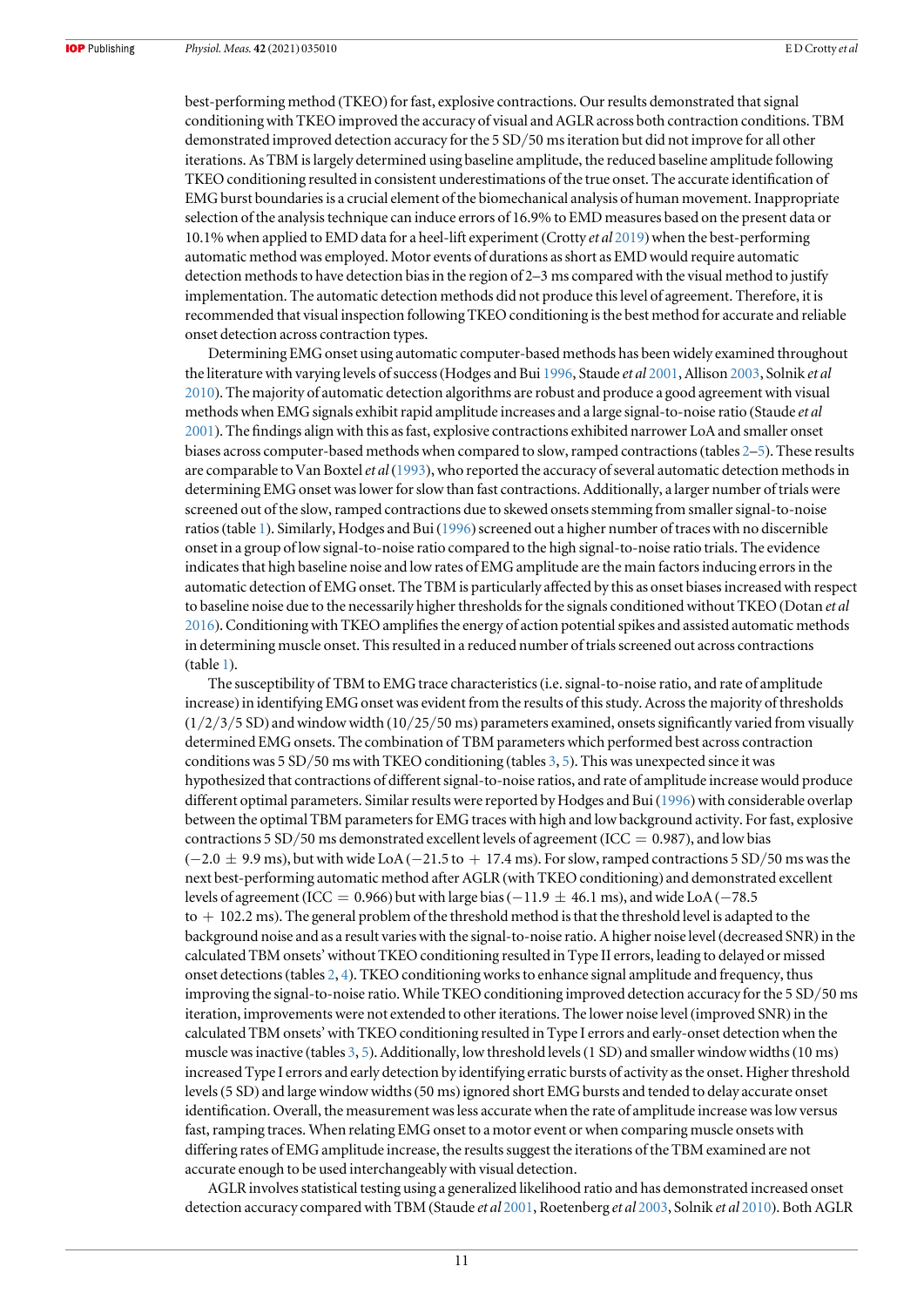and TBM utilize baseline information in the detection process. However, AGLR is more robust to changes in signal parameters (i.e. signal-to-noise ratio, change dynamics) compared with TBM (Staude et al [2001](#page-14-0), Solnik et al [2010](#page-14-0)). Using AGLR, the automatic detection accuracy improved compared to TBM across both contraction types. For fast, explosive contractions, the results showed that AGLR with TKEO conditioning demonstrated excellent levels of agreement (ICC = 0.991) and low bias (2.0  $\pm$  8.4 ms) with visual onset detection. Comparable results using AGLR with TKEO conditioning have been reported by Solnik et al ([2010](#page-14-0)), with low bias (2.0  $\pm$  1.0 ms) on signals reconstructed from isometric contractions. For slow, ramped contractions, AGLR with TKEO conditioning was the best-performing automatic method. The results demonstrated that AGLR produced the lowest bias (11.3  $\pm$  32.9 ms) and excellent agreement levels (ICC = 0.983). AGLR performed well compared with visual detection, however wide LoA for both fast, explosive (−14.4 to +18.3 ms) and slow, ramped (−53.2 to +75.8 ms) contractions and large average detection errors make it unsuitable to be used interchangeably with visual. The average detection error ( $\varepsilon = |($ Automatic onset—Visual onset) $|$ ) of AGLR for slow, ramped contractions was 19.9 ms. Implementing this method of onset detection would induce, on average, a percentage change in EMD value of 38.2%. While AGLR was the best-performing automatic method for slow, ramped contractions, the large errors in EMD calculation that could be produced by using this method make it unsuitable.

Recent research has proposed TKEO as a viable automatic method of EMG onset detection (Li et al [2007](#page-14-0)). TKEO improves the signal-to-noise ratio by suppressing the noise and amplifying the EMG burst. The results confirm previous suggestions that TKEO is not as influenced by signal baseline characteristics for onset detection compared to other automatic detection methods. TKEO resulted in the best agreement for onset time detection of fast, explosive contractions. The results show that TKEO produced excellent levels of agreement (ICC = 0.993) and low bias (4.7  $\pm$  5.6 ms) with visual. Similar results reported by Li *et al* ([2007](#page-14-0)) examined EMG onset using TKEO on artificial signals. They observed increased consistency of onset times to within  $19.1 \pm 24.8$  ms when TKEO was implemented across signals of varying signal-to-noise ratio. The current results highlight that TKEO was less accurate for slow, ramped contractions producing large bias  $(18.6 \pm 51.8 \text{ ms})$ , and wide LoA (−83.0 to +120.2 ms). While TKEO performed best against visual for fast, explosive contractions, wide LoA (−7.5 to +16.1 ms), and large average detection error indicate that it may not be used interchangeably with visual detection when examining motor events, such as EMD. The average detection error in determining EMG onset for fast, explosive contractions was 4.9 ms for TKEO. On average, this could cause a percentage change in EMD value of 16.9%. While results from this study confirmed previous findings that TKEO improves detection performance, it also extended them by providing results indicating TKEO can improve performance detection for fast, explosive contractions. However, TKEO lacks the accuracy desired to be used interchangeably with visual when examining motor events of short duration.

Motor events, such as EMD, produce values as low as 10 ms (Tillin et al [2010](#page-14-0)). Thus, it is reasonable to propose that detection biases not exceed 2–3 ms to validate an automatic detection method. Similar to previous research on automatic detection methods, this study demonstrated to attain the level of accuracy needed for motor events, visual detection of EMG onsets is recommended. As visual detection is both objective and dependent on rater experience, future researchers must employ methods to examine rater reliability (inter and intra) for EMG onset detection. Examining rater reliability is imperative before any detailed onset analysis of an EMG dataset. This strategy assists in limiting the operator error bias that can influence conclusions on onset measures. Previous research demonstrated that including TKEO as a conditioning step can improve the accuracy of onset detection for the visual method, by suppressing baseline noise amplitude and amplifying the EMG burst (Solnik et al [2010](#page-14-0)) The results from this study provide further support for including TKEO as a conditioning step prior to visual detection, with improved inter-rater and intra-rater reliability across both contraction types. While visual without TKEO conditioning demonstrated excellent results, the improvements observed from visual detection with TKEO conditioning are important when examining short muscle delay periods, such as EMD. Additionally, the inclusion of the TKEO as a conditioning step improved AGLR detection across contraction types(tables [3](#page-9-0), [5](#page-10-0)). As AGLR utilizes baseline information the TKEO assisted in narrowing the baseline probability distribution and widening the EMG muscle activity probability distribution (Solnik et al [2010](#page-14-0)), thus improving AGLR detection. However, TKEO as a conditioning step did not improve the accuracy of TBM. The TBM is more sensitive to random variations in the baseline signal. Following TKEO conditioning, reduced baseline amplitudes' led to a bias toward early detection compared to TBM detection without TKEO conditioning (tables [2](#page-8-0)–[5](#page-10-0)). Potentially this is due to the low thresholds used in the current study. This study examined the conventional iterations of TBM (1, 2, 3, 5 SD) widely employed in EMG research. Previous research indicates that thresholds of 6–8 (Liet al [2007](#page-14-0)) or even as high as 15 (Solnik et al [2010](#page-14-0)) are required following TKEO conditioning due to the low magnitude of the baseline.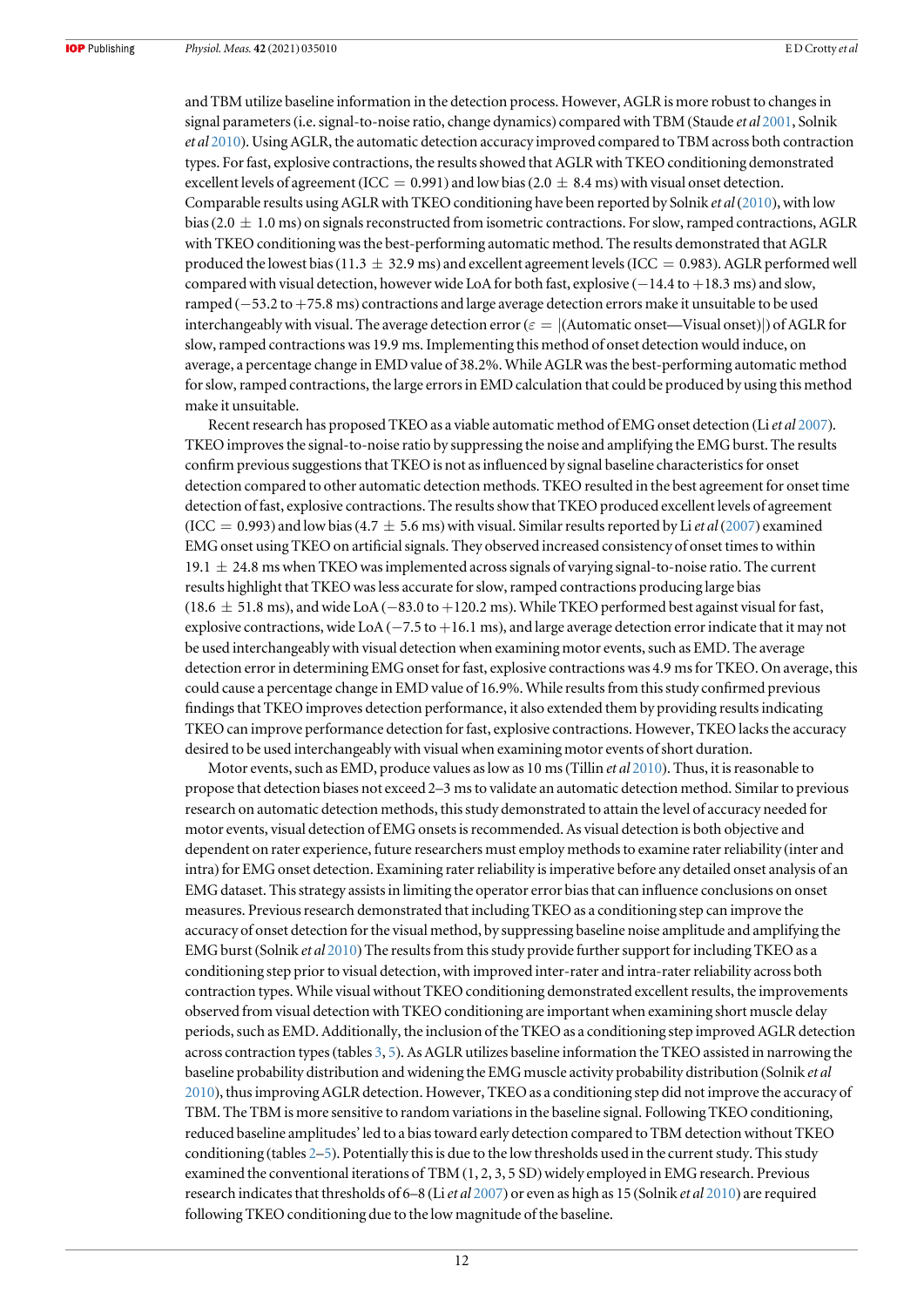## <span id="page-13-0"></span>Conclusion

In this study, the acceptability of AGLR, TBM, and TKEO as alternatives to visual EMG onset detection were examined across contractions of varying rates of amplitude increase. Additionally, the accuracy of EMG onset detection with and without TKEO conditioning applied to the detection methods was examined. For fast, explosive contractions, TKEO as a detection method demonstrated the best accuracy with visual onsets. For slow, ramped contractions, AGLR with TKEO conditioning demonstrated the best accuracy. However, the automatic methods are not sensitive enough to be applied as the detection method when relating EMG onset to a movement or motor event of short duration. This study confirmed manual visual detection should be applied in the analysis of such biomechanical events. As seen in this study and recommended by previous research (Solnik et al [2010](#page-14-0)), including TKEO as a step of the signal conditioning process can suppress noise amplitude during the steady-state portion of the EMG trace, and amplify the EMG burst. Inclusion of TKEO in signal processing can assist in optimizing the visual detection procedure and reduce onset biases due to objectivity, especially for signals of low signal-to-noise ratio and slow amplitude increases. Problems in visual detection can arise in signals with low signal-to-noise ratio and slow rate of EMG amplitude increase. However, the TKEO as a conditioning step demonstrated improved inter-rater and intra-rater reliability for visual detection across contractions of varying rates of amplitude increase. Thus, it is recommended to employ this as a conditioning step prior to visual detection in future studies examining EMG onset. Improvements in detection accuracy were demonstrated with TKEO as a detection method and as a conditioning step for automatic detection methods(i.e. AGLR). Future research should assess the applicability of TKEO in determining muscle onsets and offsets in dynamic tasks. Previous research has demonstrated improvements in onset detection in EMG on walking gait following TKEO as a conditioning step for automatic detection methods (Solnik et al [2010](#page-14-0)). The use of TKEO either as a detection method or as a conditioning step may be a viable option for detecting kinematic events such as EMG onset in high-speed dynamic conditions(e.g. sprinting). In actions as such, the EMG signal amplitude increases are fast and the accuracy of onset is not as vital as in motor events, such as EMD.

## Acknowledgments

We wish to thank the Irish Research Council for the support of this work under Project number GOIPG/2017/378.

## ORCID iDs

Evan D Crotty <sup>to</sup> [https:](https://orcid.org/0000-0002-8788-2418)//orcid.org/[0000-0002-8788-2418](https://orcid.org/0000-0002-8788-2418) Laura-Anne M Furlon[g](https://orcid.org/0000-0002-7303-4434) <sup>to</sup> [https:](https://orcid.org/0000-0002-7303-4434)//orcid.org/[0000-0002-7303-4434](https://orcid.org/0000-0002-7303-4434) Andrew J Harrison C[https:](https://orcid.org/0000-0002-5569-4885)//orcid.org/[0000-0002-5569-4885](https://orcid.org/0000-0002-5569-4885)

## References

- Ahmadian P, Cagnoni S and Ascari L 2013 How capable is non-invasive EEG data of predicting the next movement? A mini review Front. Hum. Neurosci. 7 [124](https://doi.org/10.3389/fnhum.2013.00124)
- Allison G 2003 Trunk muscle onset detection technique for EMG signals with ECG artefact J. Electromyogr. Kinesiol. 13 [209](https://doi.org/10.1016/S1050-6411(03)00019-1)–16
- Atkinson G and Nevill A 1998 Statistical methods for assessing measurement error (reliability) in variables relevant to sports medicine Sports Med. 26 [217](https://doi.org/10.2165/00007256-199826040-00002)–38
- Bland J and Altman D 1986 Statistical methods for assessing agreement between two methods of clinical measurement Lancet [327](https://doi.org/10.1016/S0140-6736(86)90837-8) 307-10 Van Boxtel G, Geraats L, Van den Berg-Lenssen M and Brunia C 1993 Detection of EMG onset in ERP research Psychophysiology 30 [405](https://doi.org/10.1111/j.1469-8986.1993.tb02062.x)–12 Cavanagh P and Komi P 1979 Electromechanical delay in human skeletal muscle under concentric and eccentric contractions Eur. J. Appl.

Physiol. Occup. Physiol. 42 [159](https://doi.org/10.1007/BF00431022)–63

- Chen R, Kumar S, Garg R R and Lang A E 2001 Impairment of motor cortex activation and deactivation in Parkinson's disease Clin. Neurophysiol. [112](https://doi.org/10.1016/S1388-2457(01)00466-7) 600–7
- Chowdhury R H, Reaz M B, Ali M A, Bakar A A, Chellappan K and Chang T G 2013 Surface electromyography signal processing and classification techniques Sensors 13 [12431](https://doi.org/10.3390/s130912431)–66
- Crotty E D, Hayes K and Harrison A J 2019 Sprint start performance: the potential influence of triceps surae electromechanical delay Sports Biomech.(preprint) (https://doi.org/10.1080/[14763141.2019.1657932](https://doi.org/10.1080/14763141.2019.1657932))
- De Luca C 1997 The use of surface electromyography in biomechanics J. Appl. Biomech. 13 [135](https://doi.org/10.1123/jab.13.2.135)-63
- Dick J P, Rothwell J C, Berardelli A, Thompson P D, Gioux M, Benecke R, Day B L and Marsden C D 1986 Associated postural adjustments in Parkinson's disease J. Neurol. Neurosurg. Psychiatry 49 [1378](https://doi.org/10.1136/jnnp.49.12.1378)-85
- DiFabio R 1987 Reliability of computerized surface electromyography for determining the onset of muscle activity Phys. Ther. [67](https://doi.org/10.1093/ptj/67.1.43) 43-8 Dotan R, Jenkins G, O'Brien T D, Hansen S and Falk B 2016 Torque-onset determination: unintended consequences of the threshold method J. Electromyogr. Kinesiol. [31](https://doi.org/10.1016/j.jelekin.2016.08.017) 7–13
- Hannah R, Minshull C, Buckthorpe M W and Folland J P 2012 Explosive neuromuscular performance of males versus females Exp. Physiol. 97 [618](https://doi.org/10.1113/expphysiol.2011.063420)–29
- Hermens H J, Freriks B, Disselhorst-Klug C and Rau G 2000 Development of recommendations for SEMG sensors and sensor placement procedures *J. Electromyogr. Kinesiol.* 10 [361](https://doi.org/10.1016/S1050-6411(00)00027-4)-74